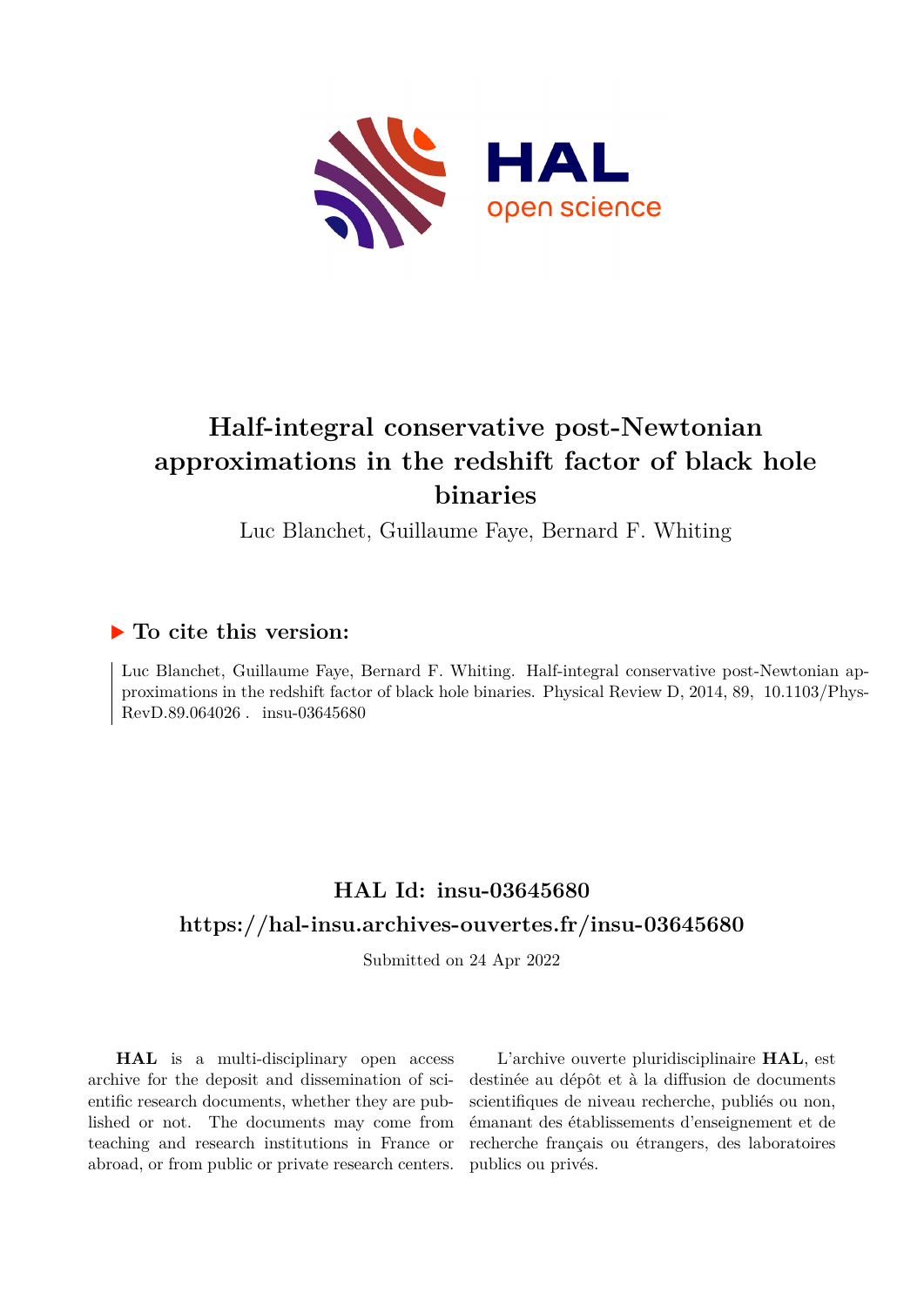#### Half-integral conservative post-Newtonian approximations in the redshift factor of black hole binaries

Luc Blanchet,<sup>1,\*</sup> Guillaume Faye,<sup>1,†</sup> and Bernard F. Whiting<sup>2,1,‡</sup>

1 GℝεℂO, Institut d*'*Astrophysique de Paris–UMR 7095 du CNRS, Université Pierre & Marie Curie,  $98^{b}$  boulevard Arago, 75014 Paris, France

<sup>2</sup>Institute for Fundamental Theory, Department of Physics, University of Florida,

Gainesville, Florida 32611, USA

(Received 10 December 2013; published 11 March 2014)

Recent perturbative self-force computations [Shah *et al.*, Phys. Rev. D 89, DM11229 (2014)], both numerical and analytical, have determined that half-integral post-Newtonian terms arise in the conservative dynamics of black hole binaries moving on exactly circular orbits. We look at the possible origin of these terms within the post-Newtonian approximation, find that they essentially originate from nonlinear "tail-of-tail" integrals and show that, as demonstrated in the previous paper, their first occurrence is at the 5.5PN order. The post-Newtonian method we use is based on a multipolar–post-Minkowskian treatment of the field outside a general matter source, which is reexpanded in the near zone and extended inside the source thanks to a matching argument. Applying the formula obtained for generic sources to compact binaries, we obtain the redshift factor of circular black hole binaries (without spins) at 5.5PN order in the extreme mass ratio limit. Our result fully agrees with the determination of the 5.5PN coefficient by means of perturbative self-force computations reported in the previously cited paper.

DOI: [10.1103/PhysRevD.89.064026](http://dx.doi.org/10.1103/PhysRevD.89.064026) PACS numbers: 04.25.Nx, 04.30.-w, 04.80.Nn, 97.60.Lf

#### I. INTRODUCTION

Post-Newtonian (PN) approximations (see Ref. [1] for a review) are well suited to describe the inspiraling phase of compact binary systems, when the post-Newtonian parameter  $\epsilon \sim v/c$  is small independently of the mass ratio  $q = m_1/m_2$  between the compact bodies. On the other hand, self-force (SF) analyses, based on black hole perturbation theory [2–5] (see Refs. [6–8] for reviews), give an accurate description of extreme mass ratio binaries for which  $q \ll 1$ , even in the strong field regime. The problem of the comparison between these two powerful methods in their common domain of validity, that of the slow-motion and weak-field regime of an extreme mass ratio compact binary system, has received a great deal of attention recently [9–12].

These efforts rely on the identification of a suitable gauge invariant quantity derived by means of the very separate and distinct SF and PN calculations. The results can be usefully compared, regardless of their manner of computation. At the heart of all previous comparisons lies a quantity that has come to be known as the redshift factor or observable, and was identified and first shown by Detweiler [9] to be gauge invariant for circular orbits. It can be characterized as the redshift a photon would experience in escaping from the small compact object to infinity along the orbital axis. It is directly related to the particle's Killing energy that is associated with the helical Killing symmetry.

The redshift factor will be at the basis of the comparison we pursue here.

In the most recent PN-SF comparison (see the companion paper [12]), it was found that the post-Newtonian expansion of the redshift factor for extreme mass ratio compact binaries contains half-integral PN terms starting at the 5.5PN order. This result had previously been unexpected, because one may naively think that halfintegral PN terms are associated with gravitational radiation reaction damping. However here they actually describe the conservative part of the dynamics, since the compact binary moves on an exactly circular orbit, and dissipative radiation reaction effects are explicitly neglected.

The goal of the present paper is to explain this fact using post-Newtonian theory, and to directly compute, using PN methods, the dominant half-integral 5.5PN coefficient for comparison with the SF result, obtained both numerically and analytically in Ref. [12]. We shall find perfect agreement with that result, given by Eq. (20) in [12], showing again strong internal consistency between analytical PN and numerical/analytical SF methods, and their joint effectiveness in describing the dynamics of compact binary systems.

We shall compute here the redshift factor introduced in Ref. [9], for a particle moving on an exact circular orbit around a Schwarzschild black hole. The ensuing space-time is helically symmetric, with a helical Killing vector  $K^{\alpha}$  such that its value  $K_{1}^{\alpha}$  at the location of the particle (labeled 1) is<br>tangent to the particle's four-velocity  $u^{\alpha}$  defined as usual tangent to the particle's four-velocity  $u_1^{\alpha}$ , defined as usual<br>with unit timelike norm. The redshift factor  $u_1^T$  is then with unit timelike norm. The redshift factor  $u_1^T$  is then defined geometrically by defined geometrically by

<sup>\*</sup> blanchet@iap.fr

<sup>†</sup> faye@iap.fr

<sup>‡</sup> bernard@phys.ufl.edu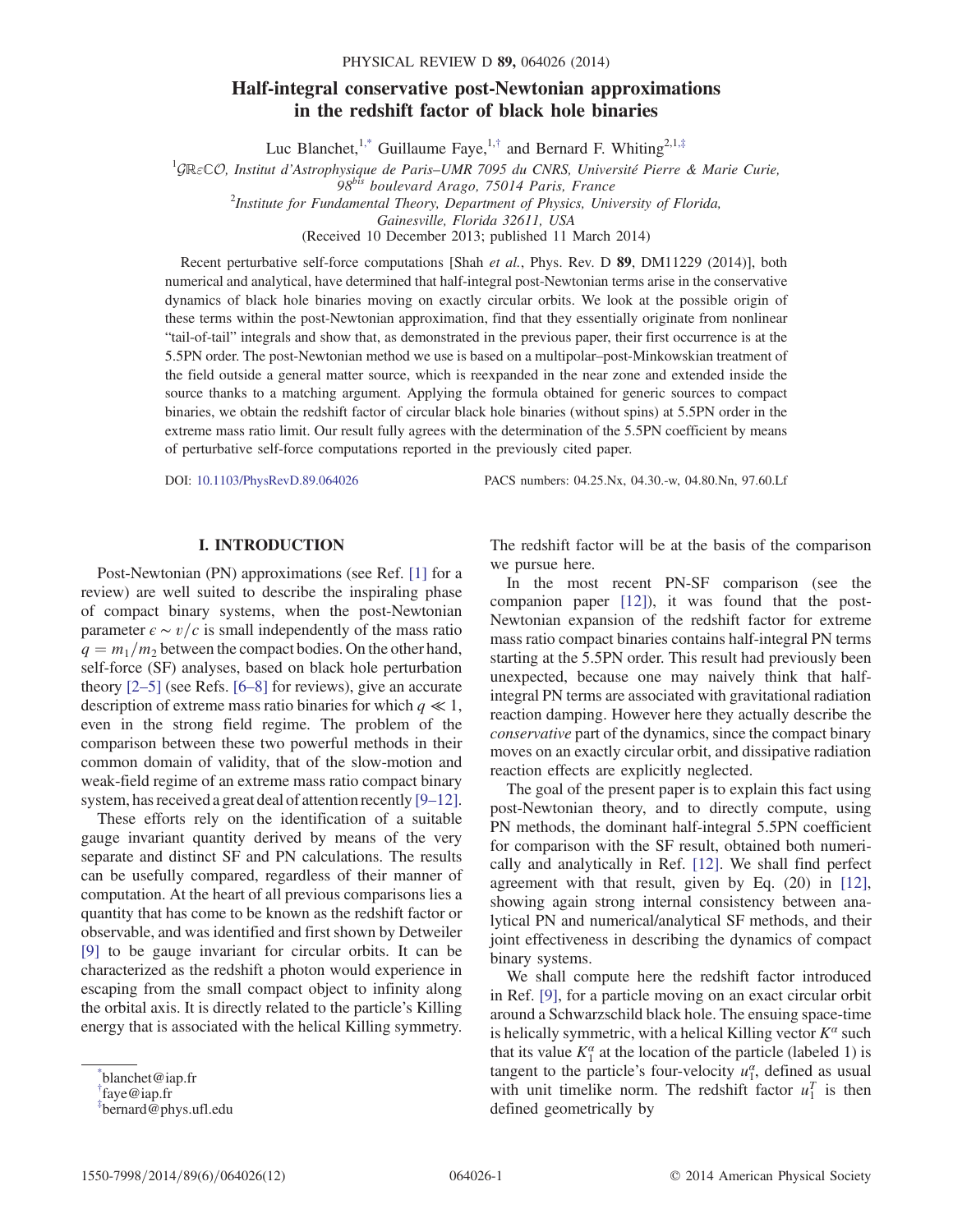LUC BLANCHET, GUILLAUME FAYE, AND BERNARD F. WHITING PHYSICAL REVIEW D 89, 064026 (2014)

$$
u_1^{\alpha} = u_1^T K_1^{\alpha}.
$$
 (1.1)

Adopting a coordinate system in which the helical Killing vector reads  $K^{\alpha}\partial_{\alpha} = \partial_t + \Omega \partial_{\varphi}$  (which defines its normalization), where  $\Omega$  is the orbital frequency of the circular motion, the redshift factor reduces to the  $t$  component  $u_1 = u_1 = \frac{du}{\alpha_1}$  or the particle's rout<br>is the particle's proper time), namely  $u_1^T = u_1^t \equiv dt/d\tau_1$  of the particle's four-velocity (where  $d\tau_1$ 

$$
u_1^T = \left[ -g_{\alpha\beta}(y_1) \frac{v_1^{\alpha} v_1^{\beta}}{c^2} \right]^{-1/2}.
$$
 (1.2)

Here  $g_{\alpha\beta}(y_1)$  denotes the metric evaluated at the particle's location  $y_1^{\alpha} = (ct, y_1^i)$  by means of an appropriate self-field<br>reqularization (in principle dimensional reqularization  $10$  diagram  $y_1 = (ct, y_1)$  by means or an appropriate sen-neight<br>regularization (in principle dimensional regularization [13,14]), and  $v_1^{\alpha} \equiv dy_1^{\alpha}/dt = (c, v_1^i)$  is the ordinary coordinate velocity dinate velocity.

Our strategy will be to obtain first the metric  $g_{\alpha\beta}$  in the exterior of a general matter system by means of a multipolar–post-Minkowskian expansion [15], and to extend next the validity of the solution inside the source using a matching argument. More precisely, we consider in a first stage a general smooth matter distribution with compact support and slow internal velocities (post-Newtonian source). The field outside the post-Newtonian source is a solution of the vacuum field equations, which is reexpanded in the exterior part of the source's near zone. The matching argument we use is based on a variant of the method of matched asymptotic expansions which has been developed to connect the exterior near-zone field to the inner field of a post-Newtonian source (see e.g. Ref. [1]). At the dominant level, we will deal with a homogeneous solution of the wave equation which, being of the type retarded minus advanced, is regular all over the near zone of the source, and thus can directly be extended by matching inside the source.

Eventually, in a second stage, the source will be specialized to a binary point-particle system and the metric will be evaluated at the location of one of the particles. In principle, our PN calculations are valid for any mass ratio, but it turns out that the multipole interactions needed at 5.5PN order are rather involved for arbitrary mass ratios. In the extreme mass ratio (SF) limit, we shall essentially find that only one simple multipole interaction is required, namely the interaction between two mass monopoles and the mass quadrupole moment (consistently with an observation made in Ref. [12]), known in the literature as a "tail-of-tail" [16].

In the context of general relativity, tails are nonlinear effects physically due to the backscattering of linear waves from the space-time curvature generated by the total mass of the source. They are nonlinear in the usual language of the PN approximation (which expands flat space-time retarded wave operators), because they are associated with the nonlinear coupling between radiative multipole moments and the source's mass monopole. The tails imply a nonlocality in time since they involve an integral depending on the history of the source from the remote past to the current time. They are also appropriately referred to as "hereditary" contributions [17], in contrast to the "instantaneous" contributions which depend on the dynamics of the source only at the current time. In this paper we shall prove that half-integral conservative post-Newtonian terms are due to hereditary effects. In the process, we shall shed all unnecessary instantaneous terms and focus primarily on the relevant hereditary contributions.

The plan of this article is as follows. In Sec. II we use dimensionality arguments to discuss the first occurrence of half-integral conservative PN terms. In Sec. III we present the source terms for the so-called tail-of-tail hereditary integrals that are responsible for the 5.5PN effect in the extreme mass ratio limit. Section IV is devoted to basic formulas enabling us to obtain the near-zone expansion of a retarded integral, given that of its source. Finally, in Sec. V we obtain the piece of the metric (in two different gauges) corresponding to the tail-of-tail at 5.5PN order and compute the redshift factor. A most crucial but technical proof is relegated to the Appendix.

#### II. DIMENSIONALITY ARGUMENTS

We look at the dominant occurrence of terms at *halfintegral* PN orders, i.e. at  $\frac{n}{2}$  PN orders where *n* is an *odd* integer that arise in the conservative dynamics of hinary integer, that arise in the conservative dynamics of binary point-particles systems, moving on exactly circular orbits. Such terms cannot stem from nontail/nonhereditary sources, and may be expected to occur first at rather high PN order. Indeed, any instantaneous (nontail) term at any half-integral PN order will be zero for circular orbits, as can be shown by a simple dimensional argument. To see this, let us look at the general structure of instantaneous terms in the redshift factor (1.2). We assume that the expression of  $u_1^T$  is given in the frame of the center of mass,<br>and has been consistently order reduced i.e. that all and has been consistently order reduced, i.e. that all accelerations have been replaced by the lower-order equations of motion—the normal practice in PN theory. We have (in order of magnitude)

$$
(u_1^T)_{\text{inst}} \sim \sum_{j,k,p,q} \nu^j \left(\frac{Gm}{r_{12}c^2}\right)^k \left(\frac{v_{12}^2}{c^2}\right)^p \left(\frac{n_{12} \cdot v_{12}}{c}\right)^q, \quad (2.1)
$$

where  $m = m_1 + m_2$  is the sum of the two masses,  $\nu =$  $m_1m_2/m^2$  the symmetric mass ratio,  $r_{12} = |\mathbf{y}_1 - \mathbf{y}_2|$  the relative distance between particles and  $n_{12} = (y_1 - y_2)/r_{12}$ <br>the relative direction. Furthermore  $v_{12}^2 = \dot{r}_{12}^2 + r_{12}^2 \Omega^2$  is the<br>squared Euclidean norm of the relative velocity between the squared Euclidean norm of the relative velocity between the two particles, and  $n_{12} \cdot v_{12} = \dot{r}_{12}$  is the Euclidean scalar product between the unit separation vector and the relative velocity. In Eq. (2.1) we have assumed that we take the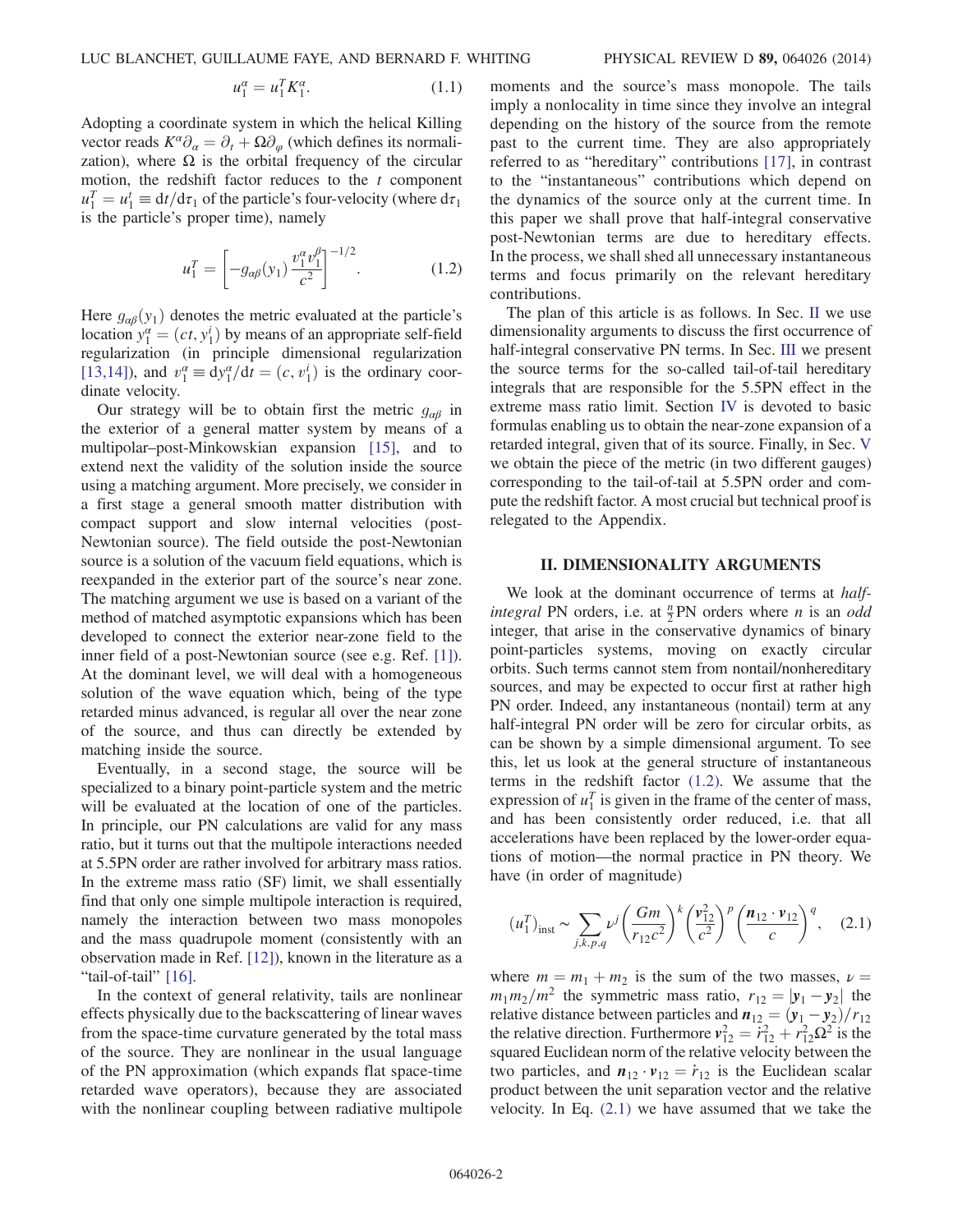expansion when the mass ratio  $\nu \to 0$ . For comparison with the SF based calculation in linear perturbation theory, we can limit ourselves to terms linear in  $\nu$ .

The simple counting of the powers of  $1/c$  shows that the post-Newtonian order of the generic term in Eq. (2.1) is given by  $\frac{n}{2}$ PN where

$$
n = 2k + 2p + q - 2.
$$
 (2.2)

If  $n$  is an odd integer, then  $q$  is also an odd integer; hence Eq. (2.1) contains at least one factor  $n_{12} \cdot v_{12}$  and vanishes for circular orbits. The crucial point in this argument is that we are dealing with instantaneous (nonhereditary) terms, so that the velocity  $v_{12}$  and unit direction  $n_{12}$  are taken at the same time, which is the current time  $t$  at which we are evaluating those quantities. Thus there is no integration over some intermediate time extending from the infinite past up to  $t$ , which would allow a coupling between these vectors at different times. In conclusion, half-integral conservative post-Newtonian terms that are instantaneous give zero, and only truly hereditary integrals can contribute.

It is known that the first hereditary integral in the near-zone metric is the tail occurring at the 4PN order [18,19]. This tail is associated with the mass quadrupole moment, and produces both conservative and dissipative effects. Higher-order tails are associated with higher multipole moments (mass octupole, current quadrupole, etc.) and arise at higher but still integral PN orders (5PN, 6PN, etc.). The conservative part of these tail effects is responsible for the appearance of logarithmic terms in the redshift factor as well as the ADM mass and angular momentum of the binary system, which have previously been computed at 4PN [11,20] and 5PN [11,21] orders.

Interestingly, as we shall see now, the next complicated hereditary integrals called tails-of-tails [16] do occur at half-integral PN orders, and give a first contribution at precisely the 5.5PN order. We first simplify the problem by noticing that, for comparison with linear SF results, any product between two or more mass or current multipole moments  $I_p$  and  $J_p$  other than the mass M can be discarded, since each multipole carries in front a mass ratio  $\nu$ , and we want to compute (1.2) at linear order in  $\nu$ . The only moment that does not carry a factor  $\nu$  is the mass monopole or total ADM mass  $M$  of the source. We thus consider only multipole interactions of type  $M \times \cdots \times$  $M \times I_p$  or  $M \times \cdots \times M \times J_p$ .

We shall prove below that, at the dominant level, the relevant piece of the metric is a homogeneous solution of the wave equation of the type retarded minus advanced which is regular all over the near zone of the source. The near-zone expansion of such a homogeneous solution, when  $r = |\mathbf{x}| \to 0$ , is of the type  $\hat{n}_L r^{2i}$  with i being a positive integer and  $\hat{n}_L$  the symmetric trace-free (STF) angular factor. The general structure of this term in the "gothic" metric deviation, corresponding to the interaction  $M \times \cdots \times M \times I_p$ , is<sup>1</sup>

$$
h_{M \times \dots \times M \times I_P}^{\alpha \beta} \sim \sum_{k,p,\ell,i} \frac{G^k M^{k-1}}{c^{3k+p}} \hat{n}_L \left(\frac{r}{c}\right)^{\ell+2i}
$$

$$
\times \int_{-\infty}^{+\infty} \mathrm{d}u \kappa_{LP}^{\alpha \beta}(t,u) I_P^{(a)}(u). \tag{2.3}
$$

Here  $k$  is the number of moments in the particular interaction we are considering; it is thus made of  $k - 1$ mass monopoles  $M$  and one nonstatic multipole  $I<sub>P</sub>$ . The tensorial function  $\kappa_{LP}^{\alpha\beta}(t, u)$  denotes a certain dimensionless<br>hereditary kernel (typically a logarithmic kernel as we shall hereditary kernel (typically a logarithmic kernel as we shall demonstrate below). The number of time derivatives on the moment is  $a = k + p + \ell + 2i + 1$ . Counting the powers of  $1/c$  we find that the PN order of the generic term in Eq. (2.3) is  $n = 3k + p + \ell + 2i + s - 2$ , where s is the number of spatial indices among  $\alpha\beta$ , i.e.  $s = 0, 1, 2$ according to whether  $\alpha\beta = 00$ , 0*i*, or *ij*. Now we have the inequality  $|\ell - p| \leq s$  ("law of addition of angular momenta") which states that the indices on the STF tensors  $\hat{n}_L$  and  $I_P^{(a)}$  must be either some free spatial indices coming<br>from  $\alpha \beta = 0i$  or ij or be contracted with each other. In fact from  $\alpha\beta = 0i$  or ij, or be contracted with each other. In fact we have  $\ell = p$  when  $s = 0$ ,  $\ell = p - 1$  or  $p + 1$  when s = 1, and  $\ell = p + 2$ , p or p – 2 when s = 2. Notice that s has always the same parity as  $\ell - p$ . From this we can write the PN order as

$$
n = 3k + 2p + 2j - 2,\tag{2.4}
$$

where  $j$  is a positive integer. For a half-integral PN order we must have k odd; hence  $k = 3, 5, \dots$ , since we eliminate  $k = 1$  which corresponds to a linear term deprived of tail. For  $k \geq 5$ , recalling that we have at least  $p \geq 2$  for evolving mass moments, we see that the PN order (2.4) satisfies  $n \geq 17$ , which means at least 8.5PN order. We can thus restrict ourselves to the case of cubic interactions  $k = 3$  for the structure portrayed in Eq. (2.3). In this

<sup>&</sup>lt;sup>1</sup>Our notation is as follows: the gothic metric deviation is  $h^{\alpha\beta} \equiv$ <sup>1</sup>Our notation is as follows: the gothic metric deviation is  $h^{\alpha\beta}$  ≡  $\sqrt{-g}g^{\alpha\beta} - \eta^{\alpha\beta}$  where g and  $g^{\alpha\beta}$  are, respectively, the determinant and the inverse of  $g_{\alpha\beta}$ , and  $\eta^{\alpha\beta} = \text{diag}(-1, 1, 1, 1);$   $L = i_1 \cdots i_\ell$ or  $P = i_1 \cdots i_p$  denote multi-indices composed of  $\ell$  or p spatial indices (ranging from 1 to 3);  $\partial_L = \partial_{i_1} \cdots \partial_{i_\ell}$  is the product of *ℓ* partial derivatives  $\partial_i \equiv \partial/\partial x^i$ ;  $x_L = x_{i_1} \cdots x_{i_\ell}$  is the product of  $\ell$  spatial positions  $x_i$ ; similarly  $n_i = n_i \cdots n_i$ , is the product of of  $\ell$  spatial positions  $x_i$ ; similarly  $n_L = n_{i_1} \cdots n_{i_\ell}$  is the product of  $\ell$  unit vectors  $n_i = x_i/r$ ; the symmetric-trace-free (STF) projection is indicated with a hat, i.e.  $\hat{x}_L \equiv STF[x_L]$ ,  $\hat{n}_L \equiv STF[n_L]$ ,  $\hat{\partial}_L = STF[\partial_L]$ . The mass and current multipole moments  $L_0$  and  $\partial_L \equiv STF[\partial_L]$ . The mass and current multipole moments  $I_P$  and  $I_P = \hat{I}_P$  and  $I_P = \hat{I}_P$ . In the case of summed up  $J_P$  are STF,  $I_P = \hat{I}_P$  and  $J_P = \hat{J}_P$ . In the case of summed-up (dummy) multi-indices L or P, we do not write the  $\ell$  or p (dummy) multi-indices L or P, we do not write the  $\ell$  or  $\tilde{p}$ summations from 1 to 3 over the dummy indices. Symmetrization over indices is denoted by  $T_{(ij)} = \frac{1}{2}(T_{ij} + T_{ji})$ . Time derivatives of the moments are indicated by superscripts  $(n)$ of the moments are indicated by superscripts  $(n)$ .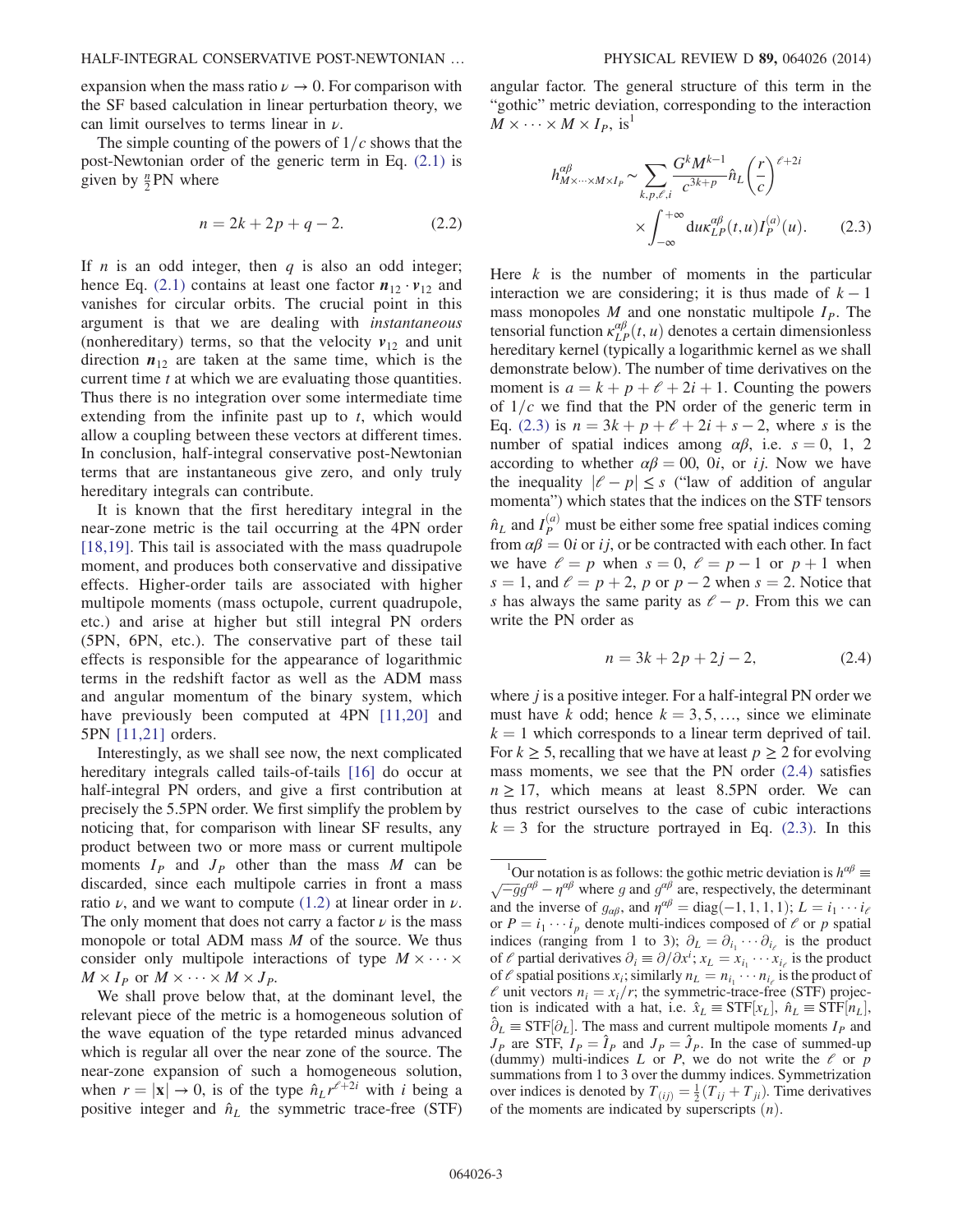case we have  $n = 7 + 2p + 2j$  corresponding to terms 5.5PN, 6.5PN, ... for the mass quadrupole  $p = 2$ , to terms 6.5PN, 7.5PN, ... for the mass octupole  $p = 3$ , and so on. The first occurrences of half-integral orders for the current moments can be deduced from the previous discussion by noticing that the polar tensor  $aaaa_{ija}J_{aP-1}$ , with  $aaa_{ija}$ denoting the three-dimensional Levi-Civita tensor, has the same physical dimension as  $dI_p/dt$  and is endowed with one extra index. Therefore, the relations between  $a$ ,  $n$  and k, p,  $\ell + 2i$  follow formally from those obtained for  $I_p$  by making the substitutions  $a \to a - 1$  and  $p \to p + 1$ . This yields terms <sup>6</sup>.5PN; <sup>7</sup>.5PN; … for the current quadrupole  $p = 2$ , terms 7.5PN, 8.5PN, ... for the current octupole  $p = 3$ , and so on.

We find in the end that the minimal order for which we have an occurrence of half-integral PN hereditary terms (at linear order in the mass ratio  $\nu$ ) is 5.5PN. It corresponds to the cubic interaction  $M \times M \times I_{ii}$ , between two mass monopoles and the mass quadrupole moment, or tail-of-tail. Nevertheless, it should be noted that the structure  $\sim \hat{n}_L r^{\ell+2i}$ assumed in Eq. (2.3) for terms of half-integral PN order is only the starting point of a PN iteration. It should generate at higher PN order some other terms possibly of more complicated form. The details of this iteration depend on the adopted coordinate system. We shall see that at 5.5PN order it plays a crucial role in harmonic coordinates, but can be avoided by choosing appropriately another coordinate system.

#### III. SOURCE TERMS FOR THE TAIL-OF-TAIL INTERACTION

Tails arise from a quadratic interaction between the mass monopole moment or ADM mass M of the source, and STF nonstatic (propagating) multipole moments  $I_p$ ,  $J_p$ for which  $p \geq 2$ : dominantly the mass quadrupole  $I_{ij}$ , subdominantly the mass octupole  $I_{ijk}$  and current quadrupole  $J_{ij}$ , and so on. If we consider only source terms that are relevant for the dominant tail interaction, the gothic metric deviation in harmonic coordinates (i.e. satisfying  $\partial_\beta h^{\alpha\beta} = 0$ , in the vacuum region outside the matter source, obeys

$$
\Box h_{M \times I_{ij}}^{\alpha \beta} = \Lambda_{M \times I_{ij}}^{\alpha \beta},\tag{3.1}
$$

where  $\square \equiv \square_n$  is the flat d'Alembertian operator, and  $\Lambda_{M \times I_{ij}}$  is the gravitational source term composed of quadratic products involving derivatives of linear terms quadratic products involving derivatives of linear terms,  $h_M$  and  $h_{I_{ij}}$ , solutions of the linearized vacuum field equations. The metric solution of Eq. (3.1) diverges at the origin  $r = 0$  located inside the matter source, and is supposed to be matched to the actual post-Newtonian expansion of the field inside the source.

At cubic order the gothic metric for the tail-of-tail interaction obeys

$$
\Box h_{M \times M \times I_{ij}}^{\alpha \beta} = \Lambda_{M \times M \times I_{ij}}^{\alpha \beta}, \tag{3.2}
$$

where  $\Lambda_{M \times M \times I_{ij}}$  is made of quadratic products between  $h$  and  $h$  are well as cubic  $h_{M \times M}$  and  $h_{I_{ij}}$  and between  $h_M$  and  $h_{M \times I_{ij}}$ , as well as cubic<br>products between  $h_M$ ,  $h_M$  and  $h$ . This source term has products between  $h_M$ ,  $h_M$  and  $h_{I_{ij}}$ . This source term has been computed in Eqs. (2.14)–(2.16) of Ref. [16], where it been computed in Eqs.  $(2.14)$ – $(2.16)$  of Ref. [16], where it is split into a local (instantaneous) part  $\mathcal{I}_{M \times M \times I_{ij}}$  and a nonlocal (hereditory) part  $\mathcal{H}$ nonlocal (hereditary) part  $\mathcal{H}_{M \times M \times I_{ij}}$ :

$$
\Lambda_{M \times M \times I_{ij}}^{\alpha \beta} = \mathcal{I}_{M \times M \times I_{ij}}^{\alpha \beta} + \mathcal{H}_{M \times M \times I_{ij}}^{\alpha \beta}.
$$
 (3.3)

Clearly the hereditary part comes from the tails that are already present in  $h_{M \times I_{ij}}$  and interact with  $h_M$  to contribute<br>to the cubic source term  $\Lambda_M$  is in to the cubic source term  $\Lambda_{M \times M \times I_{ii}}$ .

The solutions of Eqs. (3.1) and (3.2) are obtained iteratively by applying the flat retarded integral operator, denoted  $\square_{\rm ret}^{-1}$ , on the source term, but after multiplying it by a regularization factor  $r^B$  to cope with the divergence of the multipole expansion when  $r \to 0$ . Analytic continuation in  $B \in \mathbb{C}$  is invoked and the finite part when  $B \rightarrow 0$  provides a certain particular solution. To ensure that the harmonic coordinate condition is satisfied at each step, one must add to the latter solution a specific homogeneous retarded solution [15], which does not generate tail integrals when expanded in the near zone, and can be safely ignored.

The instantaneous part of the cubic source term (3.2) explicitly reads  $[16]^2$ 

$$
\mathcal{I}_{M \times M \times I_{ij}}^{00} = M^2 n_{ab} r^{-7} \{-516I_{ab} - 516rI_{ab}^{(1)} - 304r^2I_{ab}^{(2)} - 76r^3I_{ab}^{(3)} + 108r^4I_{ab}^{(4)} + 40r^5I_{ab}^{(5)}\},\tag{3.4a}
$$

$$
\mathcal{I}_{M \times M \times I_{ij}}^{0i} = M^2 \hat{n}_{iab} r^{-6} \left\{ 4I_{ab}^{(1)} + 4rI_{ab}^{(2)} - 16r^2I_{ab}^{(3)} + \frac{4}{3}r^3I_{ab}^{(4)} - \frac{4}{3}r^4I_{ab}^{(5)} \right\} + M^2 n_a r^{-6} \left\{ -\frac{372}{5}I_{ai}^{(1)} - \frac{372}{5}rI_{ai}^{(2)} - \frac{232}{5}r^2I_{ai}^{(3)} - \frac{84}{5}r^3I_{ai}^{(4)} + \frac{124}{5}r^4I_{ai}^{(5)} \right\},
$$
(3.4b)

<sup>&</sup>lt;sup>2</sup> From now on we generally pose  $G = c = 1$ .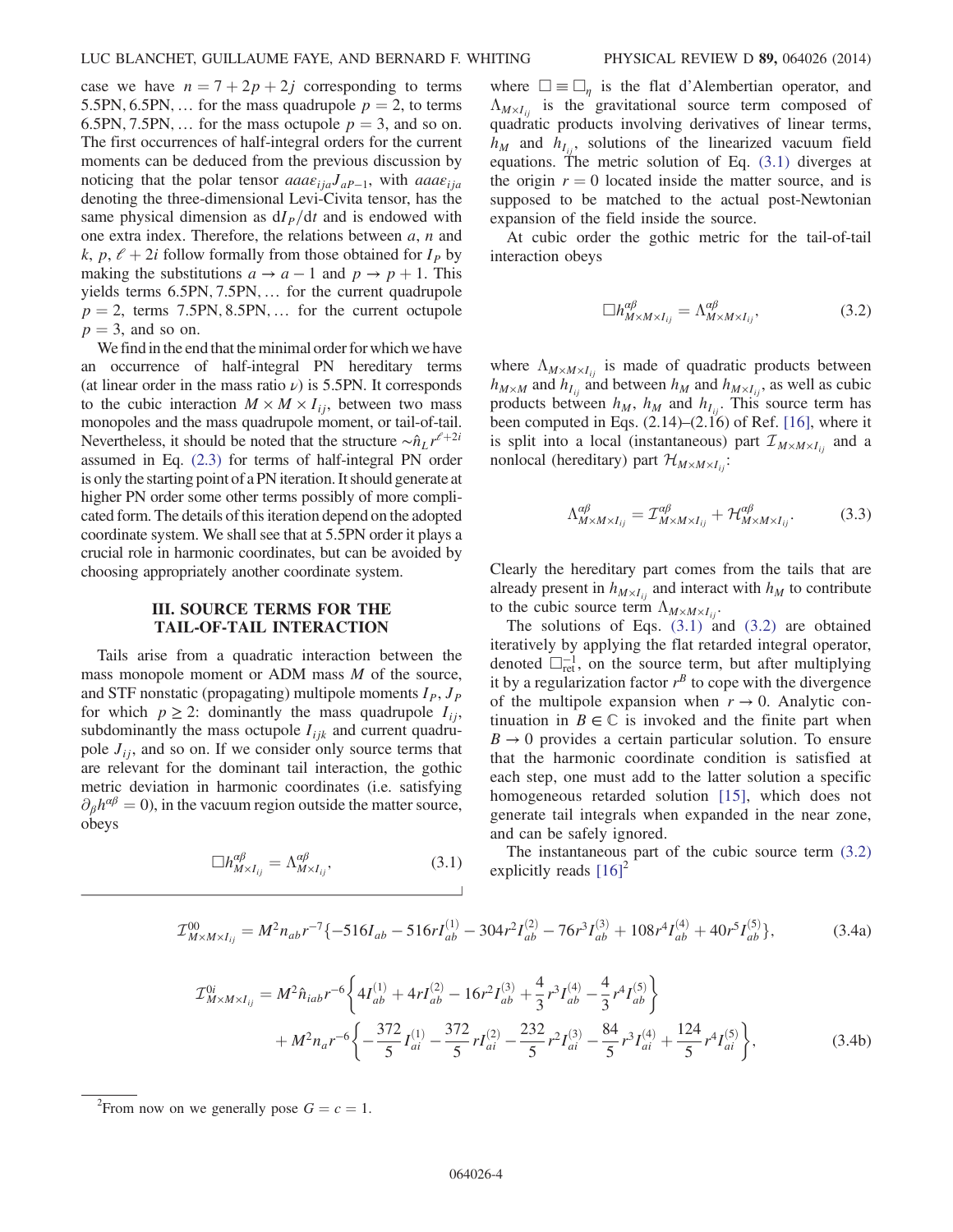$$
\mathcal{I}_{M \times M \times I_{ij}}^{ij} = M^{2} \hat{n}_{ijab} r^{-5} \{-190 I_{ab}^{(2)} - 118r I_{ab}^{(3)} - \frac{92}{3} r^{2} I_{ab}^{(4)} - 2r^{3} I_{ab}^{(5)} \} \n+ M^{2} \delta_{ij} n_{ab} r^{-5} \left\{ \frac{160}{7} I_{ab}^{(2)} + \frac{176}{7} r I_{ab}^{(3)} - \frac{596}{21} r^{2} I_{ab}^{(4)} - \frac{160}{21} r^{3} I_{ab}^{(5)} \right\} \n+ M^{2} \hat{n}_{a(i} r^{-5} \left\{ -\frac{312}{7} I_{j)a}^{(2)} - \frac{248}{7} r I_{j)a}^{(3)} + \frac{400}{7} r^{2} I_{j)a}^{(4)} + \frac{104}{7} r^{3} I_{j)a}^{(5)} \right\} \n+ M^{2} r^{-5} \left\{ -12 I_{ij}^{(2)} - \frac{196}{15} r I_{ij}^{(3)} - \frac{56}{5} r^{2} I_{ij}^{(4)} - \frac{48}{5} r^{3} I_{ij}^{(5)} \right\}.
$$
\n(3.4c)

Here, all the time derivatives of the quadrupole moment  $I_{ab}^{(P)}$  are evaluated at the current retarded time  $t - r$ , hence the instantaneous character of this term. The hereditary part of the source term (3.2) is

$$
\mathcal{H}_{M \times M \times I_{ij}}^{00} = M^2 n_{ab} r^{-3} \int_1^{+\infty} dx \bigg\{ 96 Q_0 I_{ab}^{(4)} + \bigg[ \frac{272}{5} Q_1 + \frac{168}{5} Q_3 \bigg] r I_{ab}^{(5)} + 32 Q_2 r^2 I_{ab}^{(6)} \bigg\},\tag{3.5a}
$$

$$
\mathcal{H}_{M \times M \times I_{ij}}^{0i} = M^{2} \hat{n}_{iab} r^{-3} \int_{1}^{+\infty} dx \left\{ -32Q_{1}I_{ab}^{(4)} + \left[ -\frac{32}{3}Q_{0} + \frac{8}{3}Q_{2} \right] r I_{ab}^{(5)} \right\} + M^{2} n_{a} r^{-3} \int_{1}^{+\infty} dx \left\{ \frac{96}{5}Q_{1}I_{ai}^{(4)} + \left[ \frac{192}{5}Q_{0} + \frac{112}{5}Q_{2} \right] r I_{ai}^{(5)} + 32Q_{1}r^{2} I_{ai}^{(6)} \right\},
$$
(3.5b)

$$
\mathcal{H}_{M \times M \times I_{ij}}^{ij} = M^{2} \hat{n}_{ijab} r^{-3} \int_{1}^{+\infty} dx \Biggl\{ -32 Q_{2} I_{ab}^{(4)} + \Biggl[ -\frac{32}{5} Q_{1} - \frac{48}{5} Q_{3} \Biggr] r I_{ab}^{(5)} \Biggr\} + M^{2} \delta_{ij} n_{ab} r^{-3} \int_{1}^{+\infty} dx \Biggl\{ -\frac{32}{7} Q_{2} I_{ab}^{(4)} + \Biggl[ -\frac{208}{7} Q_{1} + \frac{24}{7} Q_{3} \Biggr] r I_{ab}^{(5)} \Biggr\} + M^{2} \hat{n}_{a(i} r^{-3} \int_{1}^{+\infty} dx \Biggl\{ \frac{96}{7} Q_{2} I_{j)a}^{(4)} + \Biggl[ \frac{2112}{35} Q_{1} - \frac{192}{35} Q_{3} \Biggr] r I_{j)a}^{(5)} \Biggr\} + M^{2} r^{-3} \int_{1}^{+\infty} dx \Biggl\{ \frac{32}{5} Q_{2} I_{ij}^{(4)} + \Biggl[ \frac{1536}{75} Q_{1} - \frac{96}{75} Q_{3} \Biggr] r I_{ij}^{(5)} + 32 Q_{0} r^{2} I_{ij}^{(6)} \Biggr\}.
$$
 (3.5c)

The kernels of the above tail integrals are made of Legendre functions of the second kind,  $Q_m$ , which are here computed at x, while the quadrupole moments  $I_{ab}^{(p)}$ , all<br>appearing inside the integrals are evaluated at time  $t = rr$ . appearing inside the integrals, are evaluated at time  $t - rx$ . Since x ranges from 1 to  $+\infty$  the hereditary character of all terms in Eq. (3.5) is evident. The Legendre function  $Q_m(x)$ has a branch cut from  $-\infty$  to 1 and is conveniently expressed in terms of the usual Legendre polynomial  $P_m(x)$  by means of the explicit formula

$$
Q_m(x) = \frac{1}{2} P_m(x) \ln\left(\frac{x+1}{x-1}\right) - \sum_{j=1}^m \frac{1}{j} P_{m-j}(x) P_{j-1}(x).
$$
\n(3.6)

#### IV. GENERAL FORMULA FOR INTEGRATING THE SOURCE TERMS

For any source term of the type  $\hat{n}_L S(r, t - r)$ , i.e. which has some definite multipolarity  $\ell$ , and is sufficiently regular when  $r \to 0$ , we can write the usual retarded integral  $\square_{\text{ret}}^{-1}$  of this source as [15] of this source as [15]

$$
u_L(\mathbf{x}, t) \equiv \Box_{\text{ret}}^{-1} \left[ \hat{n}_L S(r, t - r) \right]
$$
  
= 
$$
\int_{-\infty}^{t-r} ds \hat{\partial}_L \left\{ \frac{R(\frac{t-r-s}{2}, s) - R(\frac{t+r-s}{2}, s)}{r} \right\}, \quad (4.1a)
$$

where 
$$
R(\rho, s) = \rho^e \int_0^{\rho} d\lambda \frac{(\rho - \lambda)^e}{\ell!} \left(\frac{2}{\lambda}\right)^{e-1} S(\lambda, s)
$$
. (4.1b)

In the present case we have to apply this formula to two types of source terms, either instantaneous or hereditary, which can generically be written as

$$
S(r, t - r) = r^{B-k} F(t - r),
$$
 (4.2a)

$$
\text{or} \quad S(r, t-r) = r^{B-k} \int_1^{+\infty} dx Q_m(x) F(t-rx). \tag{4.2b}
$$

Here F represents some time derivative  $I_{ab}^{(P)}$  of the quadru-<br>pole moment. Notice the important factor  $r^B$  which is pole moment. Notice the important factor  $r^B$  which is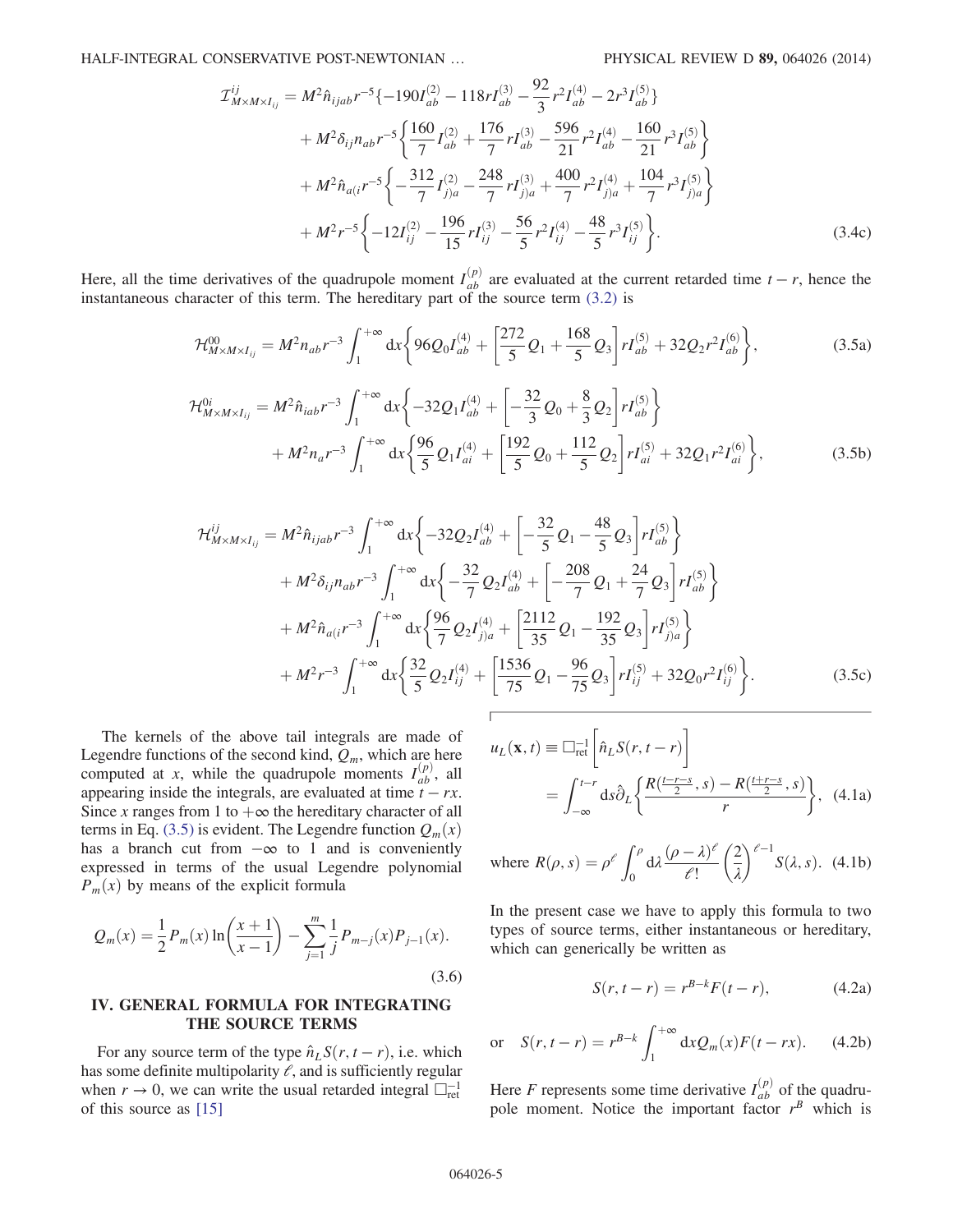systematically included and, when  $\Re(B)$  is large enough, ensures the regularity of the source term as  $r \to 0$  as well as the applicability of the integration formula (4.1). Complex analytic continuation in  $B \in \mathbb{C}$  is assumed throughout.

Since, ultimately, we shall be interested in the metric at the location of one of the particles, our goal is to compute the near-zone expansion of the solution (4.1) when  $r \to 0$ . For that purpose it is not necessary to control the full solution  $u_L(\mathbf{x}, t)$ . Indeed we can obtain this expansion directly from the near-zone expansion of the corresponding source thanks to the following formula [19]:

$$
u_L(\mathbf{x}, t) = \hat{\partial}_L \left\{ \frac{G(t - r) - G(t + r)}{r} \right\}
$$

$$
+ \Box_{\text{inst}}^{-1} [\hat{n}_L \overline{S(r, t - r)}], \tag{4.3a}
$$

with 
$$
G(u) = \int_{-\infty}^{u} ds R\left(\frac{u-s}{2}, s\right)
$$
. (4.3b)

The first term in Eq. (4.3a) will be of primary interest. It is a homogeneous solution of the wave equation which is of retarded-minus-advanced type and is thus regular when  $r \rightarrow 0$ . Clearly such a solution will be directly valid inside the matter source by virtue of a matching argument. For later reference we note that the near-zone expansion  $r \to 0$ of this term is

$$
\hat{\partial}_L \left\{ \frac{G(t-r) - G(t+r)}{r} \right\}
$$
  
=  $-2\hat{x}_L \sum_{k=0}^{+\infty} \frac{r^{2k}}{(2k)!!(2k+2\ell+1)!!} G^{(2k+2\ell+1)}(t)$ . (4.4)

The second term in (4.3a) is a particular solution of the inhomogeneous equation which is defined by means of the operator of "instantaneous" potentials as

$$
\Box_{\text{inst}}^{-1}[\hat{n}_L \overline{S(r, t - r)}] = \sum_{i=0}^{+\infty} \left(\frac{\partial}{\partial t}\right)^{2i} \Delta^{-1-i}[\hat{n}_L \overline{S(r, t - r)}].
$$
\n(4.5)

Such operator acts directly on the formal near-zone expansion of the source, indicated by the overbar, namely

$$
\overline{S(r, t-r)} = \sum_{j=0}^{+\infty} \frac{(-r)^j}{j!} S^{(j)}(t). \tag{4.6}
$$

Note that the instantaneous operator (4.5) is always well defined when acting to source terms of the type (4.2) that are multiplied by the regularization factor  $r^B$ . As usual we apply repeatedly the Poisson operators  $\Delta^{-1}$  on source terms  $\sim \hat{n}_L r^{B+j}$  using analytic continuation, and consider at the end the finite part when  $B \to 0$ . An important point is that the term (4.5) diverges when  $r \to 0$  and cannot be extended inside the matter source. It should be matched to a fullfledged solution of the field equations inside the source. As we shall prove in the Appendix, this term will actually contribute only at integral PN orders. Therefore the only effect at the half-integral 5.5PN order comes from the first term in Eq.  $(4.3a)$  containing the function G, which we now compute.

In order to apply the formulas (4.3) explicitly we need to find the expression of the function  $G(u)$  for source terms of the type (4.2). This is easily done for the instantaneous source terms (4.2a) but is more tricky for the tail terms (4.2b). Here we shall give the result only for the tail terms (4.2b). The case for the instantaneous terms can be deduced from it by replacing the Legendre function  $Q_m(x)$  by a truncated delta function  $\delta_+(x-1)$  such that  $\int_{1}^{+\infty} dx \delta_{+}(x-1)\phi(x) = \phi(1)$ , i.e. given formally by  $\delta_{+}(x-1) = Y(x-1)\delta(x-1)$  where Y is Heaviside's function.

To get  $G(u)$  we have to manipulate three integrations: one in the definition of the function  $G$ , Eq.  $(4.3b)$ ; one in the definition of the function  $R$ , Eq.  $(4.1b)$ ; and one present in the source term itself, Eq. (4.2b). These three integrations can be rearranged after appropriate commutations of integrals, changes of variables and integrations by parts, as

$$
G(u) = C_{k,\ell,m}(B) \int_0^{+\infty} d\tau \tau^B F^{(k-\ell-2)}(u-\tau), \qquad (4.7)
$$

where the *B*-dependent coefficient is given by

$$
C_{k,\ell,m}(B) = \frac{2^{\ell}}{\ell!} \frac{\Gamma(B-k+\ell+3)}{\Gamma(B+1)} \int_0^{+\infty} dy Q_m(1+y) \times \int_0^1 dz \frac{z^{B-k-\ell+1}(1-z)^{\ell}}{(2+yz)^{B-k+\ell+3}},
$$
(4.8)

Γ being the usual Eulerian function. Notice that, depending on the values of k and  $\ell$ , the function  $F(u - \tau)$  in Eq. (4.7) will appear either with multitime derivatives or multitime antiderivatives. The formula for the coefficient  $(4.8)$ , thanks to the use of Γ functions, is able to treat both cases at the same time, and is valid in either case. Again, we have finally to take the finite part of the Laurent expansion of the result when  $B \to 0$ . An alternative form of Eq. (4.8), in which one integration is explicitly performed, reads

$$
C_{k,\ell,m}(B) = \frac{\Gamma(B - k - \ell + 2)}{2\Gamma(B + 1)} \times \sum_{i=0}^{\ell} \frac{(\ell + i)! \Gamma(B - k + \ell + 3)}{i! (\ell - i)! \Gamma(B - k + i + 3)} \times \int_0^{+\infty} dy \left(\frac{y}{2}\right)^i \frac{Q_m(1 + y)}{(2 + y)^{B - k + 2}}.
$$
(4.9)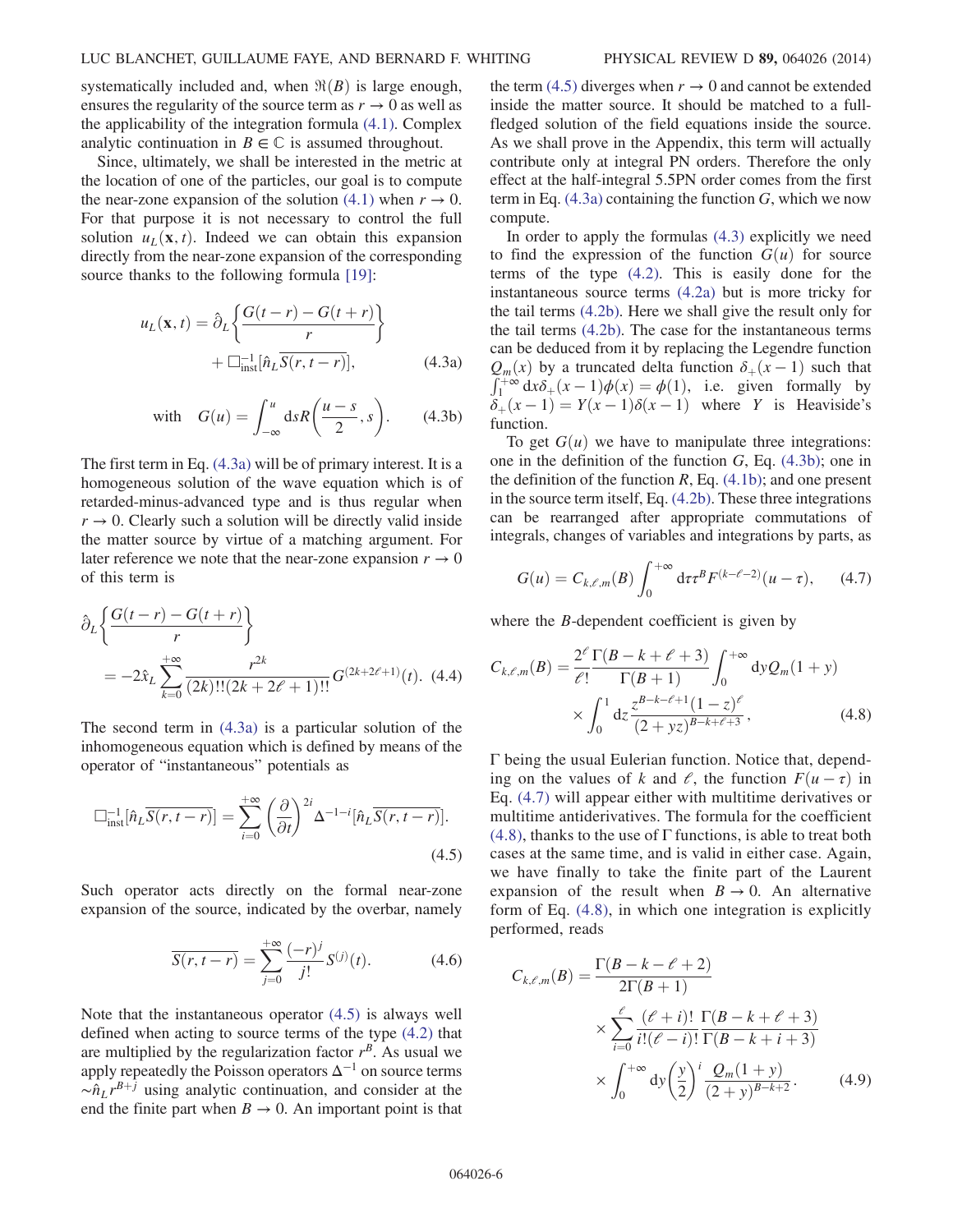#### HALF-INTEGRAL CONSERVATIVE POST-NEWTONIAN … PHYSICAL REVIEW D 89, 064026 (2014)

Suppose that the coefficient (4.8) or equivalently (4.9) admits the singular Laurent expansion when  $B \to 0$ 

$$
C_{k,\ell,m}(B) = \sum_{i=-q}^{+\infty} \alpha_{(i)} B^i, \qquad (4.10)
$$

with finite part coefficient  $\alpha_{(0)}$ , residue coefficient  $\alpha_{(-1)}$ , and so on. Applying the finite part at  $B = 0$  we see that the function  $G(u)$  reads

$$
G(u) = -\alpha_{(0)} F^{(k-\ell-3)}(u)
$$
  
+ 
$$
\sum_{j=1}^{q} \frac{\alpha_{(-j)}}{j!} \int_{0}^{+\infty} d\tau (\ln \tau)^{j} F^{(k-\ell-2)}(u-\tau).
$$
 (4.11)

We have performed directly the integration over  $\tau$  in the first term. It can be checked that there are always enough time derivatives on the quadrupole moment in  $F = I_{ab}^{(P)}$  so that this term is made of some time derivative (and not antiderivative) of this moment. Note also that we have discarded the contribution at  $\tau = +\infty$  assuming that the quadrupole moment becomes constant in the remote past. Finally the first term in (4.11) is purely instantaneous and cannot contribute at any half-integral PN order for circular orbits as has been shown from Eq.  $(2.1)$  by dimensionality arguments.

The terms in Eq. (4.11) with  $j \ge 1$  correspond to tails. As we have seen, only tails (and tails-of-tails) can contribute for circular orbits at the 5.5PN order. Thus, what we have to do is control the *pole* part when  $B \to 0$  of the B-dependent coefficients (4.8), and we must do that for all the source terms in Eqs. (3.4) and (3.5). We find that only simple poles appear for all these terms at 5.5PN order, i.e. only the term  $j = 1$  in (4.11) contributes. Hence we require

$$
Gtail(u) = \alpha_{(-1)} \int_0^{+\infty} d\tau \ln \tau F^{(k-\ell-2)}(u-\tau). \quad (4.12)
$$

#### V. CONTROL OF THE 5.5PN TERM IN THE REDSHIFT FACTOR

In the Appendix we show that we do not have to consider the second term in Eq.  $(4.3a)$ , defined by  $(4.5)$ , since it contributes only at integral PN orders (4PN, 5PN, 6PN, etc.). This situation is fortunate: we have obtained this term only in the form of a multipole expansion valid outside the matter source and diverging when  $r \to 0$ , and to control it we would need to invoke matching to the actual post-Newtonian field inside the physical source.

Gathering all the results for the functions  $G<sup>tail</sup>(u)$  defined by  $(4.12)$  for all the terms in Eqs.  $(3.4)$  and  $(3.5)$ , we obtain the tail-of-tail contributions in the gothic metric as

$$
(h^{00})_{M \times M \times I_{ij}} = \frac{116}{21} \frac{G^3 M^2}{c^8} \int_0^{+\infty} d\tau \ln \tau \partial_{ab} \left[ \frac{I_{ab}^{(3)}(t-r-\tau) - I_{ab}^{(3)}(t+r-\tau)}{r} \right],
$$
(5.1a)

$$
(h^{0i})_{M \times M \times I_{ij}} = \frac{4}{105} \frac{G^3 M^2}{c^7} \int_0^{+\infty} d\tau \ln \tau \hat{\partial}_{iab} \left[ \frac{I_{ab}^{(2)}(t-r-\tau) - I_{ab}^{(2)}(t+r-\tau)}{r} \right] - \frac{416}{75} \frac{G^3 M^2}{c^9} \int_0^{+\infty} d\tau \ln \tau \hat{\partial}_a \left[ \frac{I_{ia}^{(4)}(t-r-\tau) - I_{ia}^{(4)}(t+r-\tau)}{r} \right],
$$
(5.1b)

$$
(h^{ij})_{M \times M \times I_{ij}} = -\frac{32}{21} \frac{G^3 M^2}{c^8} \int_0^{+\infty} d\tau \ln \tau \delta_{ij} \partial_{ab} \left[ \frac{I_{ab}^{(3)}(t - r - \tau) - I_{ab}^{(3)}(t + r - \tau)}{r} \right] + \frac{104}{35} \frac{G^3 M^2}{c^8} \int_0^{+\infty} d\tau \ln \tau \hat{\partial}_{a(i} \left[ \frac{I_{j)a}^{(3)}(t - r - \tau) - I_{j)a}^{(3)}(t + r - \tau)}{r} \right] + \frac{76}{15} \frac{G^3 M^2}{c^{10}} \int_0^{+\infty} d\tau \ln \tau \frac{I_{ij}^{(5)}(t - r - \tau) - I_{ij}^{(5)}(t + r - \tau)}{r}.
$$
 (5.1c)

At this stage we have the important verification that the latter piece of the metric should be separately divergence free, i.e.  $(\partial_{\beta}h^{\alpha\beta})_{M \times M \times I_{ij}} = 0$ . This verification is important because it tests the rather involved formulas (4.8)–(4.9).

Once we have the metric (5.1) we compute its near-zone expansion  $r \to 0$  thanks to the formula (4.4). We need in fact only the leading term in that formula, corresponding to  $k = 0$  in (4.4). In anticipation of our change from the gothic metric  $h^{\alpha\beta}$  to the usual covariant metric  $g_{\alpha\beta}$ , we shall include the contribution of the spatial trace  $h^{ii} \equiv \delta_{ij}h^{ij}$ together with the  $h^{00}$  component. Then we get at leading order when  $r \to 0$  the expressions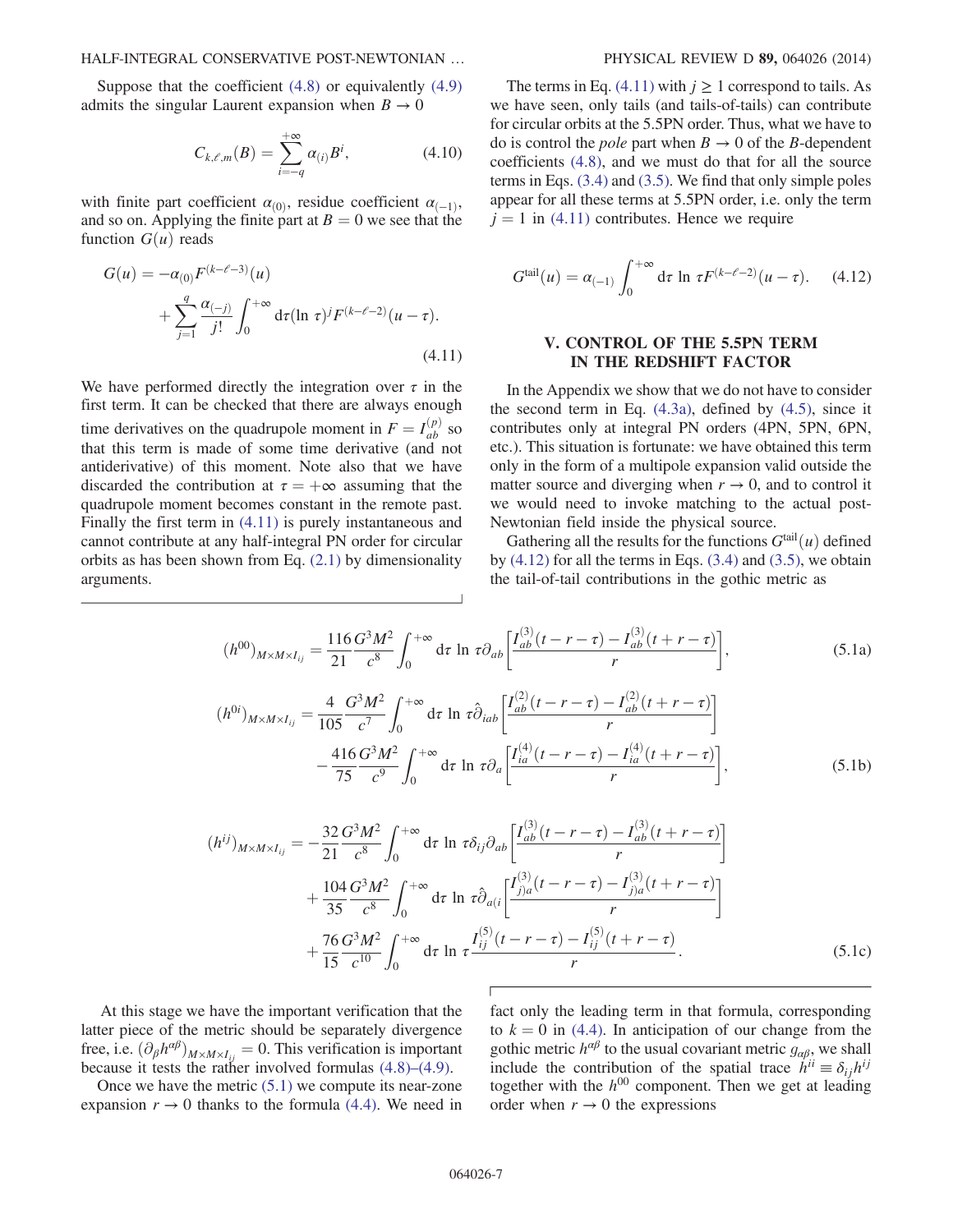LUC BLANCHET, GUILLAUME FAYE, AND BERNARD F. WHITING PHYSICAL REVIEW D 89, 064026 (2014)

$$
(h^{00} + h^{ii})_{M \times M \times I_{ij}} = -\frac{824}{1575} \frac{G^3 M^2}{c^{13}} x^{ab} \int_0^{+\infty} d\tau \ln \tau I_{ab}^{(8)}(\tau - \tau) + \mathcal{O}\left(\frac{1}{c^{15}}\right),\tag{5.2a}
$$

$$
(h^{0i})_{M \times M \times I_{ij}} = \frac{832}{225} \frac{G^3 M^2}{c^{12}} x^a \int_0^{+\infty} d\tau \ln \tau I_{ia}^{(7)}(\tau - \tau) + \mathcal{O}\left(\frac{1}{c^{14}}\right),\tag{5.2b}
$$

$$
(h^{ij})_{M \times M \times I_{ij}} = -\frac{152}{15} \frac{G^3 M^2}{c^{11}} \int_0^{+\infty} d\tau \ln \tau I_{ij}^{(6)}(\tau - \tau) + \mathcal{O}\left(\frac{1}{c^{13}}\right).
$$
 (5.2c)

The powers of  $1/c$  show that this indeed corresponds to a 5.5PN term. However, we notice that in harmonic coordinates the ij component of the metric, which is of order  $1/c^{11}$ , can be coupled to a Newtonian term  $h^{00} = -4U_{ext}/c^2 + \mathcal{O}(1/c^4)$ , where  $U_{ext}$  is the Newtonian potential as seen from the exterior of the source, to produce from the next iteration a term of order  $1/c^{13}$  comparable to that in the 00 and ii components of the metric. The exterior Newtonian potential  $U_{\text{ext}}$ , together with the associated "superpotential"  $\chi_{\text{ext}}$  such that  $\Delta \chi_{\text{ext}} = 2U_{\text{ext}}$ , are defined by their multipole expansions,

$$
U_{\text{ext}}(\mathbf{x}, t) = G \sum_{\ell=0}^{+\infty} \frac{(-)^{\ell}}{\ell!} I_L(t) \partial_L \left(\frac{1}{r}\right), \qquad (5.3a)
$$

$$
\chi_{\text{ext}}(\mathbf{x},t) = 2\Delta^{-1}U_{\text{ext}} = G \sum_{\ell=0}^{+\infty} \frac{(-)^{\ell}}{\ell!} I_L(t) \partial_L(r). \tag{5.3b}
$$

Thus we see that, in harmonic coordinates, we shall also have a contribution from *quartic* interactions of the type  $M \times M \times I_{ii} \times I_L$ . This includes, in the particular case  $l = 0$ , the interaction  $M \times M \times M \times I_{ii}$  which can be viewed as a kind of "tail-of-tail-of-tail." The equation determining this quartic interaction is readily found to be

$$
\Delta[(h^{00} + h^{ii})_{M \times M \times I_{ij} \times I_L}] = -\frac{608}{15} \frac{G^3 M^2}{c^{13}} \partial_{ij} U_{\text{ext}} \int_0^{+\infty} d\tau \ln \tau I_{ij}^{(6)}(t-\tau) + \mathcal{O}\left(\frac{1}{c^{15}}\right),\tag{5.4}
$$

and is immediately integrated as

$$
(h^{00} + h^{ii})_{M \times M \times I_{ij} \times I_L} = -\frac{304}{15} \frac{G^3 M^2}{c^{13}} \partial_{ij} \chi_{\text{ext}} \int_0^{+\infty} d\tau \ln \tau I_{ij}^{(6)}(t-\tau) + \mathcal{O}\left(\frac{1}{c^{15}}\right). \tag{5.5}
$$

Next we want to extend these results inside the matter source. This is straightforward for the piece  $(5.2)$ which is regular inside the source and is valid there as it stands. However this requires a matching argument for the extra piece (5.5) since it diverges when  $r \to 0$ . Fortunately the problem of the matching is easily solved by noticing that the exterior Newtonian potential  $U_{ext}$ and superpotential  $\chi_{\text{ext}}$  represent the multipole expansions of the usual Poisson potential  $U$  and superpotential  $\chi$  given by

$$
U(\mathbf{x},t) = G \int \frac{\mathrm{d}^3 \mathbf{x}'}{|\mathbf{x} - \mathbf{x}'|} \rho(\mathbf{x}',t), \tag{5.6a}
$$

$$
\chi(\mathbf{x},t) = 2\Delta^{-1}U = G \int d^3 \mathbf{x}' |\mathbf{x} - \mathbf{x}'| \rho(\mathbf{x}',t), \quad (5.6b)
$$

where  $\rho$  is the Newtonian mass density of the source. Here we neglect post-Newtonian corrections, and have simply used the fact that the mass moments  $I_L$  take on their usual Newtonian expressions in the Newtonian limit. Once the metric is matched, i.e.  $U_{ext}$  and  $\chi_{ext}$  are replaced by U and  $\chi$ , we can consider the case where the source is a point-particles binary for which we have, at Newtonian order,

$$
U(\mathbf{x}, t) = \frac{Gm_1}{r_1} + \frac{Gm_2}{r_2},
$$
 (5.7a)

$$
\chi(\mathbf{x}, t) = Gm_1r_1 + Gm_2r_2. \tag{5.7b}
$$

The metric is then complete. Coming back to the usual covariant metric  $g_{\alpha\beta}$  we find the following contributions at 5.5PN order: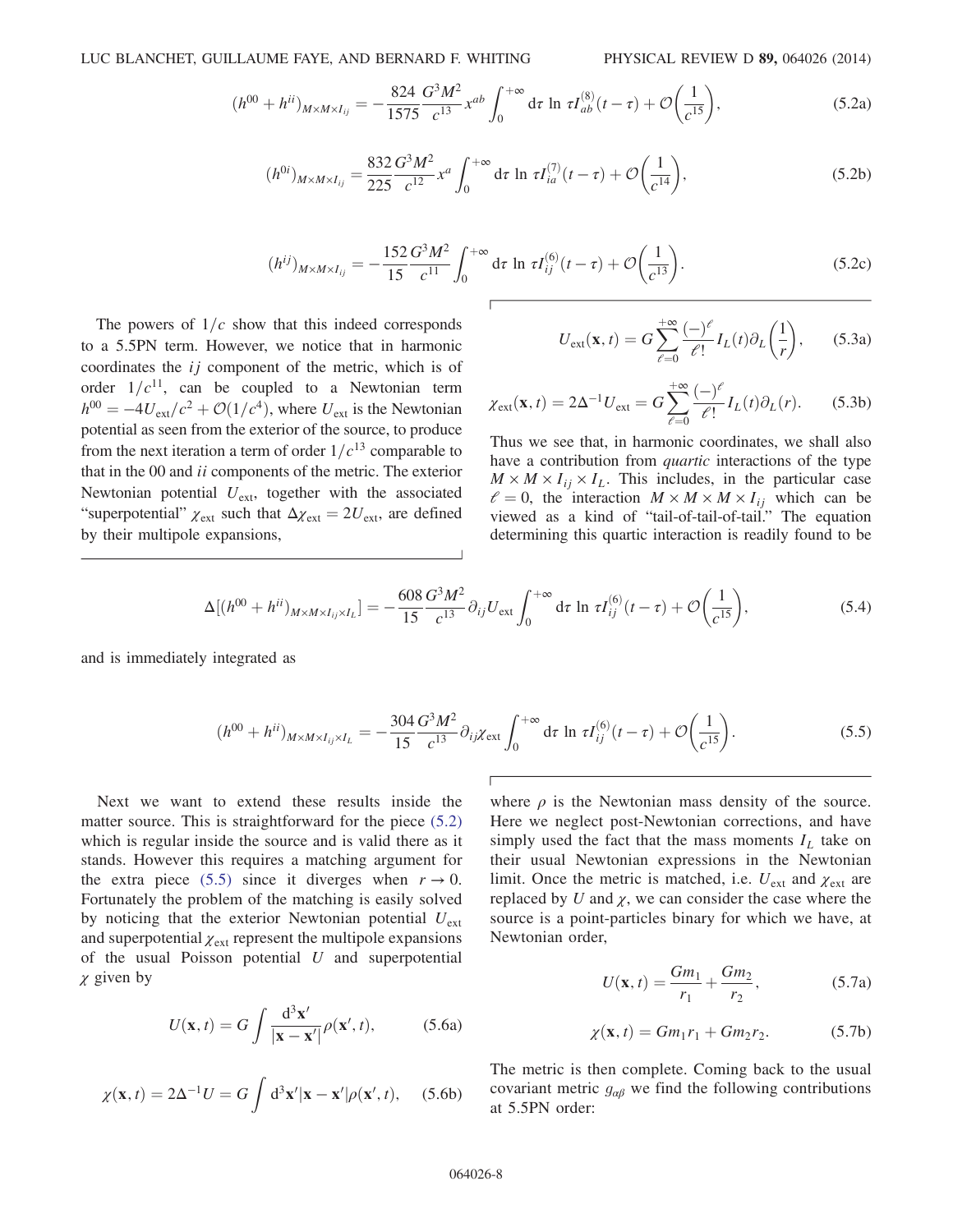HALF-INTEGRAL CONSERVATIVE POST-NEWTONIAN … PHYSICAL REVIEW D 89, 064026 (2014)

$$
g_{00}^{5.5\text{PN}} = \frac{412}{1575} \frac{G^3 M^2}{c^{13}} x^{ab} \int_0^{+\infty} d\tau \ln \tau I_{ab}^{(8)}(t-\tau) + \frac{152}{15} \frac{G^3 M^2}{c^{13}} \partial_{ab} \chi \int_0^{+\infty} d\tau \ln \tau I_{ab}^{(6)}(t-\tau) + \mathcal{O}\left(\frac{1}{c^{15}}\right), \quad (5.8a)
$$

$$
g_{0i}^{5.5\text{PN}} = \frac{832}{225} \frac{G^3 M^2}{c^{12}} x^a \int_0^{+\infty} d\tau \ln \tau I_{ia}^{(7)}(t-\tau) + \mathcal{O}\left(\frac{1}{c^{14}}\right),\tag{5.8b}
$$

$$
g_{ij}^{5.5\text{PN}} = \frac{152}{15} \frac{G^3 M^2}{c^{11}} \int_0^{+\infty} d\tau \ln \tau I_{ij}^{(6)}(t-\tau) + \mathcal{O}\left(\frac{1}{c^{13}}\right).
$$
 (5.8c)

A priori this metric will contain both conservative and dissipative (radiation-reaction) effects. Here we want to keep only the conservative effects, that are compatible with the helical symmetry and exactly circular orbits. We shall assume that the split between conservative and dissipative effects is equivalent to a split between "timesymmetric" and "time-antisymmetric" contributions in the following sense. Namely, we decompose the tail integrals in (5.8) into conservative and dissipative pieces defined by

$$
\left(\int_0^{+\infty} d\tau \ln \tau I_{ab}^{(p)}(t-\tau)\right)_{\text{cons}}
$$
  
=  $\frac{1}{2} \int_0^{+\infty} d\tau \ln \tau [I_{ab}^{(p)}(t-\tau) + I_{ab}^{(p)}(t+\tau)],$  (5.9a)

$$
\left(\int_0^{+\infty} d\tau \ln \tau I_{ab}^{(p)}(t-\tau)\right)_{\text{diss}}
$$
  
=  $\frac{1}{2} \int_0^{+\infty} d\tau \ln \tau [I_{ab}^{(p)}(t-\tau) - I_{ab}^{(p)}(t+\tau)].$  (5.9b)

This will be justified later when we check that the equations of motion associated with the conservative/ symmetric piece of the metric are indeed conservative, i.e. that the acceleration is purely radial. Notice that there should be a logarithm  $\ln r$  associated with the conservative part of the tail integral, exactly as at 4PN and 5PN orders [11,21]. However this logarithm is an instantaneous 5.5PN term and therefore is zero for circular orbits by the argument  $(2.1)$ . Finally the conservative part of the metric at the 5.5PN order is

$$
(g_{00}^{5.5PN})_{\text{cons}} = \frac{206}{1575} \frac{G^3 M^2}{c^{13}} x^{ab} \int_0^{+\infty} d\tau \ln \tau [I_{ab}^{(8)}(\tau - \tau) + I_{ab}^{(8)}(\tau + \tau)] + \frac{76}{15} \frac{G^3 M^2}{c^{13}} \partial_{ab} \chi \int_0^{+\infty} d\tau \ln \tau [I_{ab}^{(6)}(\tau - \tau) + I_{ab}^{(6)}(\tau + \tau)] + \mathcal{O}\left(\frac{1}{c^{15}}\right),
$$
(5.10a)

$$
(g_{0i}^{5.5PN})_{\text{cons}} = \frac{416}{225} \frac{G^3 M^2}{c^{12}} x^a \int_0^{+\infty} d\tau \ln \tau [I_{ia}^{(7)}(\tau - \tau) + I_{ia}^{(7)}(\tau + \tau)] + \mathcal{O}\left(\frac{1}{c^{14}}\right),\tag{5.10b}
$$

$$
(g_{ij}^{5.5PN})_{\text{cons}} = \frac{76}{15} \frac{G^3 M^2}{c^{11}} \int_0^{+\infty} d\tau \ln \tau [I_{ij}^{(6)}(\tau - \tau) + I_{ij}^{(6)}(\tau + \tau)] + \mathcal{O}\left(\frac{1}{c^{13}}\right),\tag{5.10c}
$$

where we recall that the superpotential  $\chi$  is given by Eq. (5.7b).

The metric (5.10) corresponds to harmonic coordinates. In harmonic coordinates we have obtained a "quartic" nonlinear contribution at 5.5PN order given by the second term in (5.10a). However let us introduce new coordinates, which have the desirable property of canceling the latter quartic nonlinear contribution, and removing the  $0i$  and  $ij$ components of the metric. The coordinate transformation vector from the harmonic coordinates to the new ones is given by

$$
\eta_0 = \frac{77}{225} \frac{G^3 M^2}{c^{12}} x^{ab} \int_0^{+\infty} d\tau \ln \tau [I_{ab}^{(7)}(\tau - \tau) + I_{ab}^{(7)}(\tau + \tau)] + \mathcal{O}\left(\frac{1}{c^{14}}\right),
$$
\n(5.11a)

$$
\eta_i = -\frac{38}{15} \frac{G^3 M^2}{c^{11}} x^a \int_0^{+\infty} d\tau \ln \tau [I_{ia}^{(6)}(\tau - \tau) + I_{ia}^{(6)}(\tau + \tau)] + \mathcal{O}\left(\frac{1}{c^{13}}\right).
$$
\n(5.11b)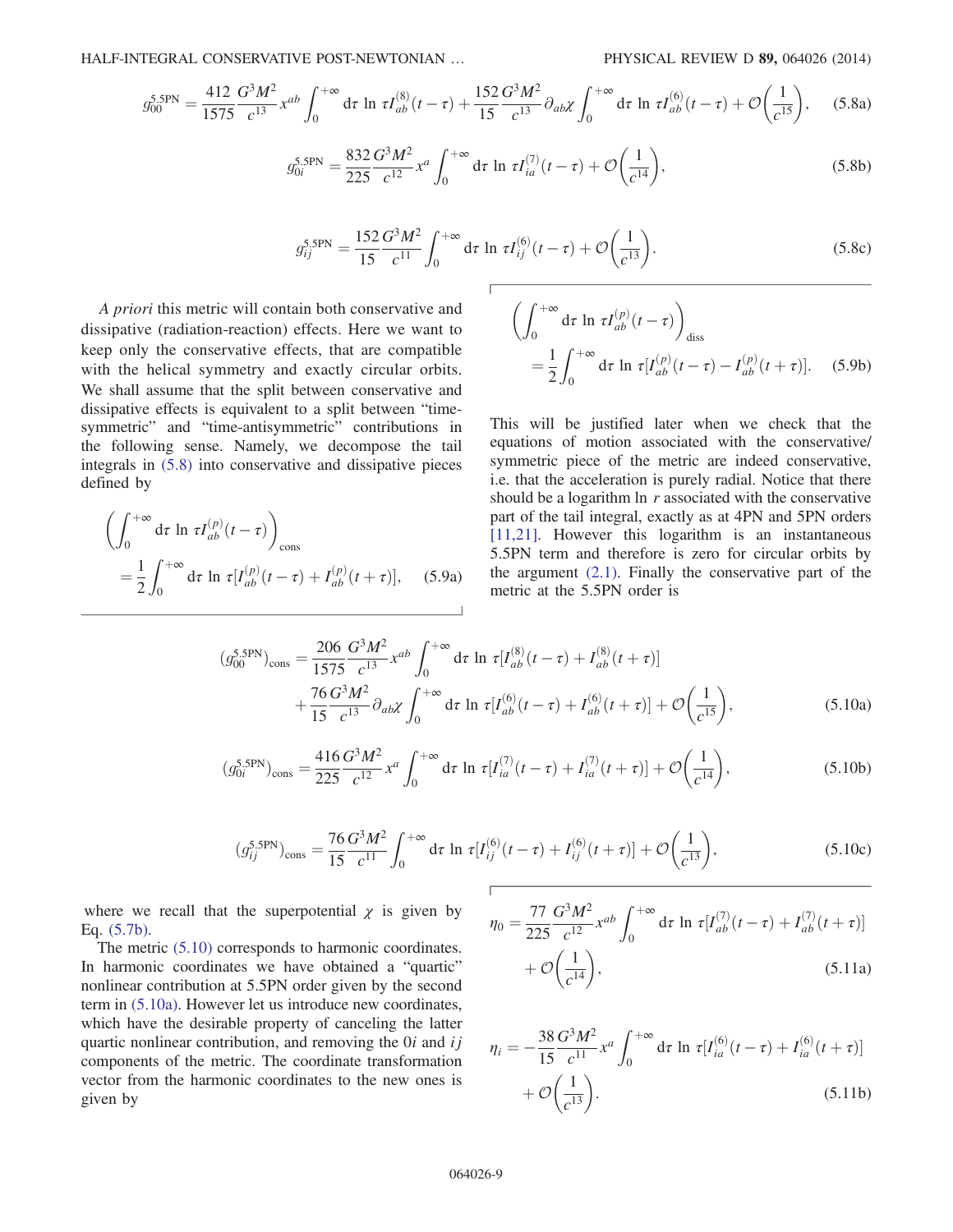The coordinate transformation at the requested order, including the nonlinear correction with respect to a linear gauge transformation [see e.g. Eqs. (6.9)–(6.10) in Ref. [22]], reads

$$
(g_{00}^{5.5PN})_{\text{cons}} = (g_{00}^{5.5PN})_{\text{cons}} + \frac{2}{c} \partial_t \eta_0 + \frac{2}{c^2} \partial_i \eta_j \partial_{ij} \chi + \mathcal{O}\left(\frac{1}{c^{15}}\right),
$$
 (5.12a)

$$
(g_{0i}^{5.5PN})_{\text{cons}} = (g_{0i}^{5.5PN})_{\text{cons}} + \frac{1}{c}\partial_i \eta_i + \partial_i \eta_0 + \mathcal{O}\left(\frac{1}{c^{14}}\right),\tag{5.12b}
$$

$$
(g_{ij}^{\text{5.5PN}})_{\text{cons}} = (g_{ij}^{\text{5.5PN}})_{\text{cons}} + \partial_i \eta_j + \partial_j \eta_i + \mathcal{O}\left(\frac{1}{c^{13}}\right). \tag{5.12c}
$$

The nonlinear term in Eq. (5.12a) cancels the second term in Eq. (5.10a) and we find the simple new metric

$$
(g_{00}^{5.5PN})_{\text{cons}} = \frac{428}{525} \frac{G^3 M^2}{c^{13}} x^{ab} \int_0^{+\infty} d\tau \ln \tau [I_{ab}^{(8)}(\tau - \tau) + I_{ab}^{(8)}(\tau + \tau)] + \mathcal{O}\left(\frac{1}{c^{15}}\right),
$$
 (5.13a)

$$
\left(g_{0i}^{5.5\text{PN}}\right)_{\text{cons}} = \mathcal{O}\left(\frac{1}{c^{14}}\right),\tag{5.13b}
$$

$$
(g_{ij}^{\text{5.5PN}})_{\text{cons}} = \mathcal{O}\left(\frac{1}{c^{13}}\right). \tag{5.13c}
$$

The computations to follow have been performed with the two metrics (5.10) and (5.13) giving identical results.

Following Eq. (1.2) we compute the components of the metric [either  $(5.10)$  or  $(5.13)$ ] at the location of the particle 1. For this, we simply replace  $x^i$  by  $y_1^i$  and thus<br>(in a center-of-mass frame) by  $X_x x^i$ , where  $x^i = y^i - y^i$ (in a center-of-mass frame) by  $X_2 x_{12}^i$  where  $x_{12}^i = y_1^i - y_2^i$ <br>and  $X_2 = m_2/m$ . At linear order in the mass ratio  $\nu$  we and  $X_2 = m_2/m$ . At linear order in the mass ratio  $\nu$  we can assume that  $X_2 = 1 + \mathcal{O}(\nu)$ . The term  $\partial_{ab}\chi$  in the harmonic-coordinate metric necessitates a regularization and reads  $(\partial_{ab}\chi)_1 = m_2(\delta^{ab} - n_{12}^{ab})/r_{12}$  on particle 1.<br>On the other hand the quadrupole moment is given

On the other hand the quadrupole moment is given by the usual Newtonian expression  $I_{ij} = m\nu \hat{x}_{12}^{ij}$  and its time<br>derivatives are computed for circular orbits using the derivatives are computed for circular orbits using the Newtonian equations of motion. Similarly the ADM mass is given with this approximation by  $M = m$ . Then the quadrupole moment is to be evaluated in the past and in the future, at advanced and retarded times  $t \pm \tau$ . To do that we relate the separation vector and relative velocity at earlier and future times to the current values for circular orbits by using

$$
x_{12}^{i}(t \pm \tau) = \cos(\Omega \tau) x_{12}^{i}(t) \pm \sin(\Omega \tau) v_{12}^{i}(t) / \Omega, \quad (5.14a)
$$

$$
v_{12}^{i}(t \pm \tau) = \mp \Omega \sin(\Omega \tau) x_{12}^{i}(t) + \cos(\Omega \tau) v_{12}^{i}(t), \quad (5.14b)
$$

where  $\Omega$  is the orbital frequency of the circular motion. We are then left with the integrals

$$
\int_0^{+\infty} d\tau \ln \tau \cos(2\Omega \tau) = -\frac{\pi}{4\Omega}, \qquad (5.15a)
$$

$$
\int_0^{+\infty} d\tau \ln \tau \sin(2\Omega \tau) = -\frac{1}{2\Omega} [\ln(2\Omega) + \gamma_E].
$$
 (5.15b)

We shall find that, for the conservative part of the dynamics, only the first integral (with the factor  $\pi$ ) contributes. The other integral (with Euler's constant  $\gamma_E$ ) will not be needed.

It is important also to consider the modification of the equations of motion which is induced by the 5.5PN metric (5.10). We find that with the conservative symmetrized (half-retarded plus half-advanced) expression (5.10) the modification is purely conservative; i.e. it only affects the relation between the orbital frequency  $\Omega$  and the coordinate separation  $r_{12}$ . This is a confirmation of our prescriptions (5.9). Writing only the Newtonian and 5.5PN terms we get

$$
\Omega^2 = \frac{Gm}{r_{12}^3} \left[ 1 + \frac{27392}{525} \nu \pi \gamma^{11/2} \right],\tag{5.16}
$$

where  $\gamma = \frac{Gm}{r_{12}c^2}$ . The inverse relation in terms of  $x = (Gm\Omega/c^3)^{2/3}$  is

$$
\gamma = x \left[ 1 - \frac{27392}{1575} \nu \pi x^{11/2} \right].
$$
 (5.17)

We have checked that the modification of the motion does not affect the position of the center of mass so we can use the usual formulas when going to the center-of-mass frame.

At last we have the metric on particle 1 and we insert it into Eq. (1.2). We then go to the frame of the center of mass and reduce the expression to circular orbits, mindful of the modification (5.17) to the relation between orbital separation and frequency—which we find does not actually contribute to the final result. Posing then  $q = m_1/m_2$ and  $y = (Gm_2\Omega/c^3)^{2/3} = x(1+q)^{-2/3}$ , we define the SF part to the redshift factor as  $u_1^T = u_{Schw}^T(y) + qu_{SF}^T(y) +$ <br>(2( $a^2$ ) and find that the 5.5PN contribution therein is SF part to the redshift ractor as  $u_1 = u_{Schw}(y) + qu_{SF}(y)$ <br>  $\mathcal{O}(q^2)$  and find that the 5.5PN contribution therein is

$$
u_{\rm SF}^T = y \left[ 1 - \frac{13696}{525} \pi y^{11/2} \right]. \tag{5.18}
$$

We have written only the Newtonian and 5.5PN terms. This result is in perfect agreement with the high-precision numerical and analytic computation of the gravitational self-force reported in Eq. (20) of the companion paper [12].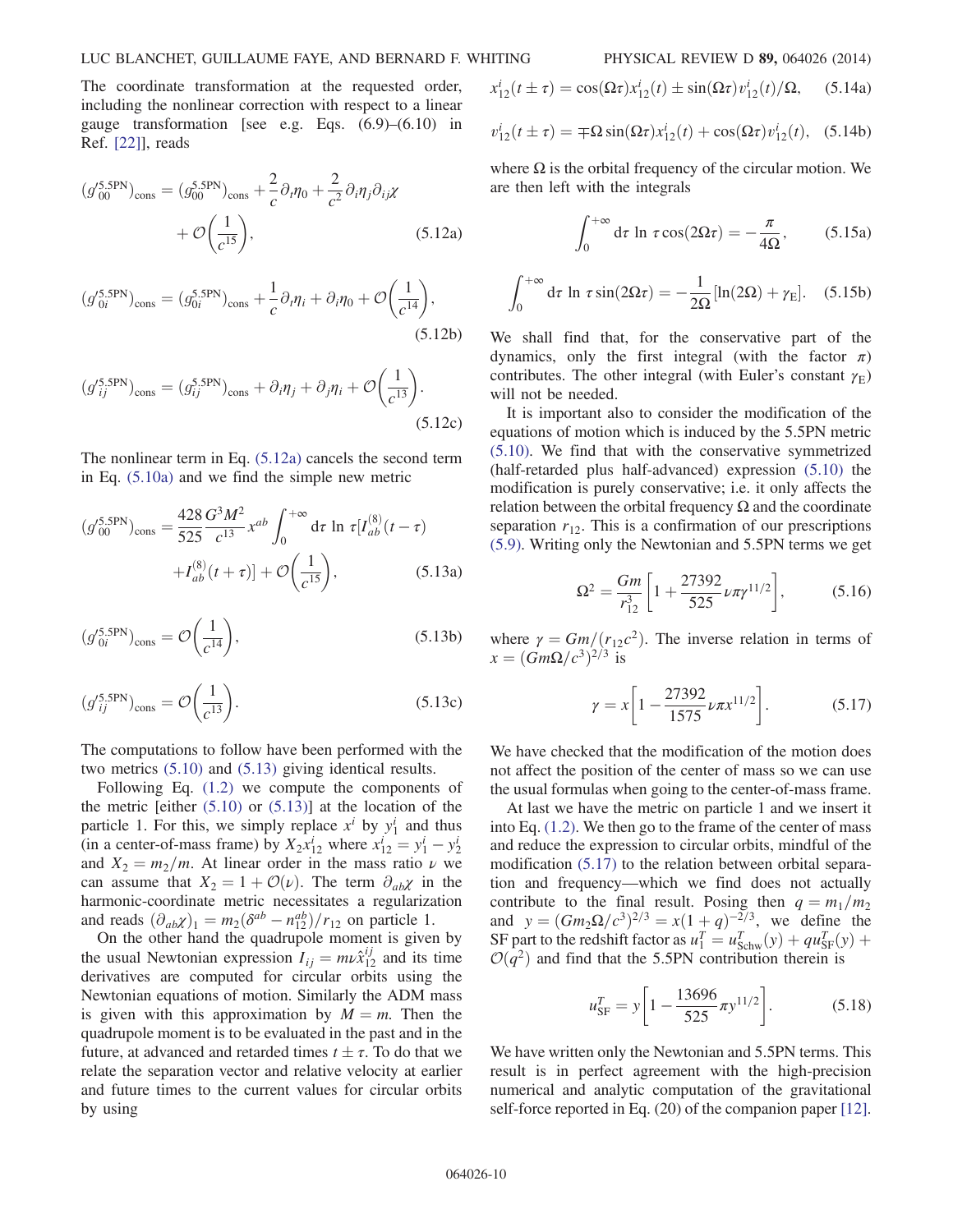Analytical self-force calculations, essentially extending those in Refs. [12,23] and based on the Regge-Wheeler equation, have recently obtained exact results up to order 6PN [24], in precise agreement with the high-precision results of [12]. While such an approach is applicable to all PN orders at first order in perturbation theory, our methods in principle apply to arbitrarily high order in the mass ratio, while also extending to higher PN order.

#### ACKNOWLEDGMENTS

This work was partly supported by NSF Grants No. PHY 0855503 and No. PHY 1205906 to UF. B.F.W. acknowledges sabbatical support from the CNRS through the IAP, where part of this work was carried out.

#### APPENDIX: PROOF THAT CERTAIN SPECIFIC TERMS DO NOT CONTRIBUTE AT 5.5PN ORDER

The second term in Eq. (4.3a) is a particular solution of the wave equation defined by means of the operator of the instantaneous potentials  $\square_{\text{inst}}^{-1}$  given in Eq. (4.5). It is crucial that such an operator acts directly on the near-zone expansion of the source term (4.6), where the source term itself is given for this application by Eq. (4.2b) namely

$$
S(r, t - r) = r^{B-k} \int_1^{+\infty} dx Q_m(x) F(t - rx).
$$
 (A1)

We are looking for the hereditary tail part of the metric. Since the operator  $\square_{inst}^{-1}$  is instantaneous, i.e. it does not involve any integral extending over time, the only possible tail integrals will come from the tails that are already present in the near-zone expansion [namely  $S(r, t - r)$ when  $r \to 0$ ] of the source term (A1).

Let us first note that one cannot compute the near-zone expansion of (A1) by directly expanding  $F(t - rx)$  under the integral sign because the coefficients in the expansion will involve the integral of the Legendre function  $Q_m(x)$ multiplied by arbitrary powers of  $x$ , which will become divergent at some stage. Hence we split the integral (A1) into a "recent" part from  $x = 1$  to K, where K is a constant such that  $K \gg 1$ , and a "remote" part from K up to  $+\infty$ . Now we are allowed to perform the Taylor expansion of  $F(t - rx)$  when  $r \to 0$  into the recent part. That expansion will be made of time derivatives  $F^{(n)}(t)$  with coefficients<br>oiven by finite integrals from 1 to K of some  $x^nQ(r)$ given by finite integrals from 1 to K of some  $x^n Q_m(x)$ . Hence the expansion of the recent part is purely instantaneous and does not contain tails. Looking for hereditary tails we can thus concentrate our attention to the remote part of the integral, namely

$$
\overline{S(r,t-r)}|_{\text{tail}} = r^{B-k} \int_K^{+\infty} dx Q_m(x) F(t-rx). \tag{A2}
$$

In the right-hand side an overbar is implicitly understood, meaning that the expression should be considered in the form of a near-zone expansion. Since we assumed  $K \gg 1$ we are allowed to replace the Legendre function  $Q_m(x)$ by its formal expansion when  $x \to \infty$ , which is of the type  $Q_m(x) \sim \sum_{p=0}^{+\infty} x^{-m-2p-1}$ , with some constant coefficients<br>that we shall not need to consider here. Thus that we shall not need to consider here. Thus,

$$
\overline{S(r,t-r)}|_{\text{tail}} \sim \sum_{p=0}^{+\infty} r^{B-k} \int_K^{+\infty} \frac{\mathrm{d}x}{x^{m+2p+1}} F(t-rx). \quad \text{(A3)}
$$

Next we repeatedly integrate the latter integrals by parts. The all-integrated terms will be some functions  $F^{\gamma}(t - K r)$  which can be Tayloi-expanded when  $r \rightarrow 0$ <br>without problem. They do not contain tails so we ignore  $F^{(k)}(t - Kr)$  which can be Taylor-expanded when  $r \to 0$ them. After  $m + 2p + 1$  integrations by parts we get

$$
\overline{S(r, t-r)}|_{\text{tail}} \sim \sum_{p=0}^{+\infty} r^{B-k+m+2p+1}
$$

$$
\times \int_{K}^{+\infty} dx \ln x F^{(m+2p+1)}(t-rx). \quad (A4)
$$

As before we do not need to write the detailed (B-dependent) coefficients in front of each term. Posing next  $\tau = rx$  we obtain

$$
\overline{S(r, t-r)}|_{\text{tail}} \sim \sum_{p=0}^{+\infty} r^{B-k+m+2p}
$$

$$
\times \int_{rK}^{+\infty} d\tau \ln \tau F^{(m+2p+1)}(t-\tau), \qquad (A5)
$$

where again, a nontail term (proportional to  $\ln r$ ) has been ignored. Finally we note that the recent part of the latter integral, from 0 to  $rK$ , can also be expanded without tails. It is then convenient to add it back in order to complete our result (A5). Thus we have identified the tail part of the source as

$$
\overline{S(r, t-r)}|_{\text{tail}} \sim \sum_{p=0}^{+\infty} r^{B-k+m+2p} \times \int_0^{+\infty} d\tau \ln \tau F^{(m+2p+1)}(t-\tau). \tag{A6}
$$

Following the prescription (4.5), it remains to apply the operator  $\square_{\text{inst}}^{-1}$ . This gives

$$
\Box_{\text{inst}}^{-1}[\hat{n}_L \overline{S(r, t-r)}]|_{\text{tail}} \sim \sum_{i=0}^{+\infty} \sum_{p=0}^{+\infty} \Delta^{-i-1} (\hat{n}_L r^{B-k+m+2p})
$$

$$
\times \int_0^{+\infty} d\tau \ln \tau F^{(m+2p+2i+1)}(t-\tau).
$$
(A7)

The iterated Poisson operators  $\Delta^{-i-1}$  are straightforwardly computed and, as usual, we consider the finite part when  $B \rightarrow 0$ . This yields some powers of r and possibly some ln r due to poles  $\sim$ 1/B. Thus we get (with  $a = 0$  or 1)